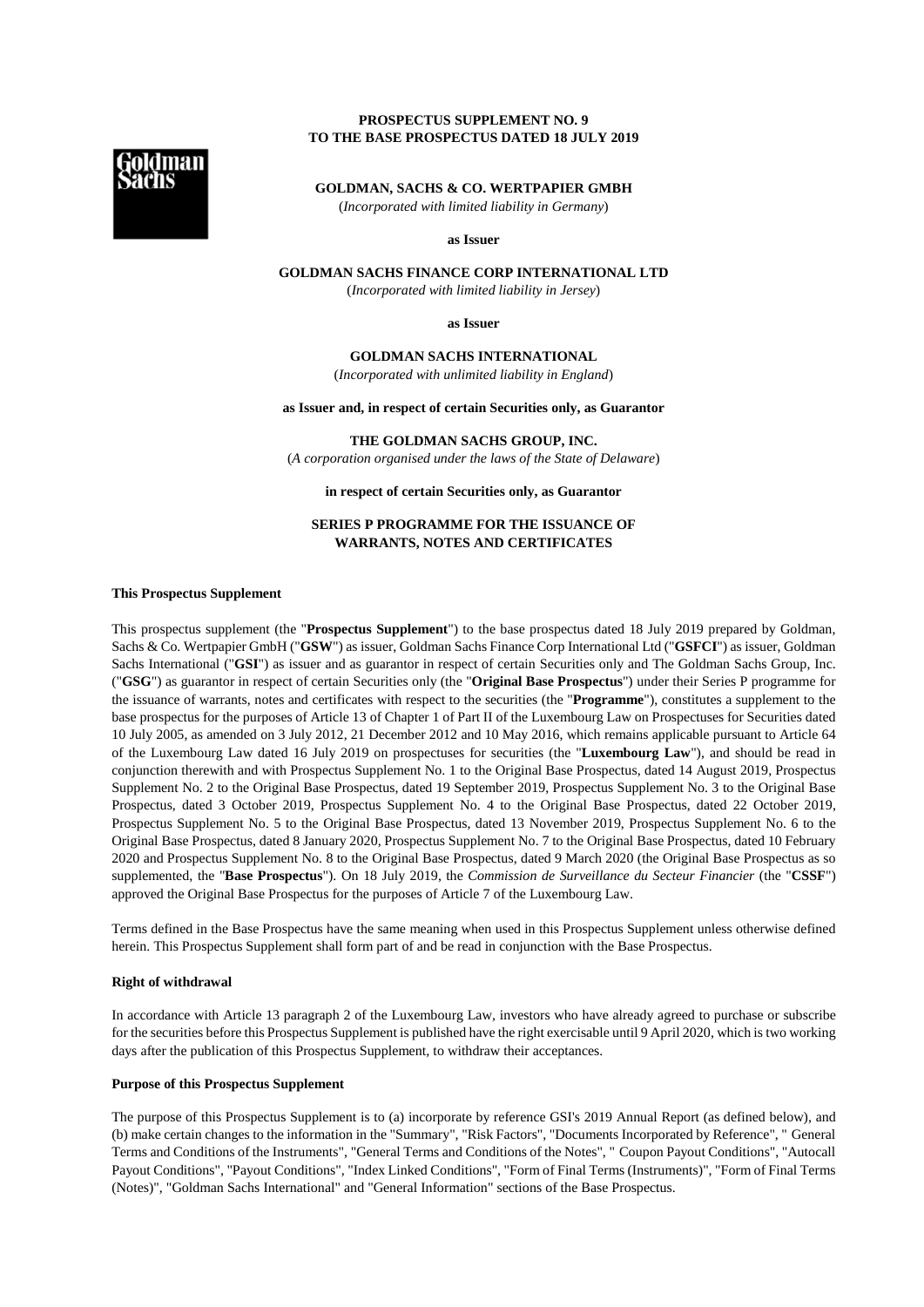This Prospectus Supplement and the documents incorporated by reference into this Prospectus Supplement will be available on the website of the Luxembourg Stock Exchange at *www.bourse.lu*.

## **Information being supplemented**

## *Incorporation by reference*

This Prospectus Supplement supplements the Base Prospectus by incorporating by reference the Annual Report for the twelve months ended 30 November 2019 of Goldman Sachs International ("**GSI's 2019 Annual Report**"), containing, in Part II, the Directors' Report and Audited Financial Statements of GSI for the period ended 30 November 2019.

A copy of GSI's 2019 Annual Report has been filed with the CSSF in its capacity as competent authority under the Luxembourg Law.

GSI's 2019 Annual Report is incorporated by reference into, and forms part of, this Prospectus Supplement, and the information contained in this Prospectus Supplement, GSI's 2019 Annual Report shall be deemed to update and, where applicable, supersede any information contained in the Base Prospectus, or any documents incorporated by reference therein.

# **Amendments to the Summary**

The Summary, as supplemented prior to this Prospectus Supplement, is amended and supplemented as follows:

(a) The paragraphs relating to GSI in Element B.12 (*Selected historical key financial information of the Issuer),* on pages 3 to 4 of the Original Base Prospectus shall be deleted in their entirety and replaced with the following:

| "B.12" | <b>Selected historical</b><br>key financial<br>information of the | The following table shows selected key historical financial information in relation<br>to GSI:                                                                                                                                                                                                                                                                                                                                                          |                                                       |                                                                                   |  |  |
|--------|-------------------------------------------------------------------|---------------------------------------------------------------------------------------------------------------------------------------------------------------------------------------------------------------------------------------------------------------------------------------------------------------------------------------------------------------------------------------------------------------------------------------------------------|-------------------------------------------------------|-----------------------------------------------------------------------------------|--|--|
|        | <b>Issuer</b>                                                     |                                                                                                                                                                                                                                                                                                                                                                                                                                                         | As at and for the period ended (audited) <sup>1</sup> |                                                                                   |  |  |
|        |                                                                   | (in USD millions)                                                                                                                                                                                                                                                                                                                                                                                                                                       | <b>30 November 2019</b>                               | 30 November 2018                                                                  |  |  |
|        |                                                                   | Operating profit                                                                                                                                                                                                                                                                                                                                                                                                                                        | 2,656                                                 | 3,259                                                                             |  |  |
|        |                                                                   | Profit before taxation                                                                                                                                                                                                                                                                                                                                                                                                                                  | 2,426                                                 | 3,030                                                                             |  |  |
|        |                                                                   | Profit for the financial<br>period                                                                                                                                                                                                                                                                                                                                                                                                                      | 1,802                                                 | 2,198                                                                             |  |  |
|        |                                                                   |                                                                                                                                                                                                                                                                                                                                                                                                                                                         |                                                       | As at (audited)                                                                   |  |  |
|        |                                                                   | (in USD millions)                                                                                                                                                                                                                                                                                                                                                                                                                                       | <b>30 November 2019</b>                               | 30 November 2018                                                                  |  |  |
|        |                                                                   | Fixed assets                                                                                                                                                                                                                                                                                                                                                                                                                                            | 409                                                   | 315                                                                               |  |  |
|        |                                                                   | Current assets                                                                                                                                                                                                                                                                                                                                                                                                                                          | 1,040,845                                             | 886,652                                                                           |  |  |
|        |                                                                   | shareholders'<br>Total<br>funds                                                                                                                                                                                                                                                                                                                                                                                                                         | 34,248                                                | 33,9171                                                                           |  |  |
|        |                                                                   | <sup>1</sup> During the period ended 30 November 2018, GSI changed its accounting reference end<br>date from December 31 to November 30 to conform to the period used by GSI for U.S. tax<br>reporting purposes. All references to November 2018 refer to the eleven months period<br>ended, or the date, as the context requires, 30 November 2018."<br>[There has been no material adverse change in the prospects of GSI since 30<br>November 2019.] |                                                       |                                                                                   |  |  |
|        |                                                                   |                                                                                                                                                                                                                                                                                                                                                                                                                                                         |                                                       |                                                                                   |  |  |
|        |                                                                   | position of GSI since 30 November 2019.]"                                                                                                                                                                                                                                                                                                                                                                                                               |                                                       | [Not applicable: there has been no significant change in the financial or trading |  |  |

# (b) The paragraphs relating to GSI in Element B.19 (B.12) (*Selected historical key financial information of the Guarantor*), on page 8 of the Original Base Prospectus shall be deleted in their entirety and replaced with the following: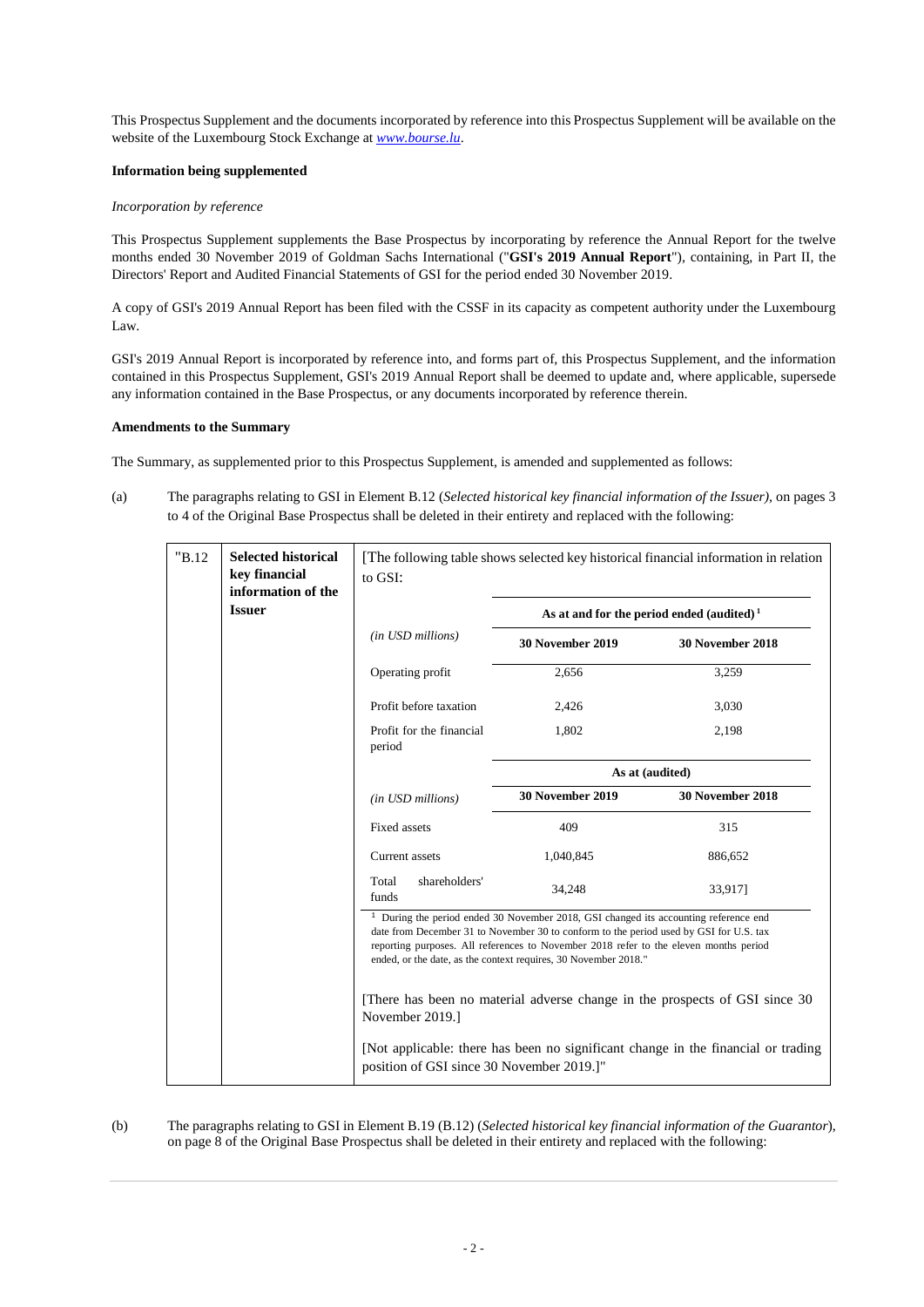| "B.19<br>(B.12) | <b>Selected historical</b><br>key financial<br>information of the | [The following table shows selected key historical financial information in relation<br>to GSI:                                                                                                                                                                                                                                              |                         |                  |  |  |
|-----------------|-------------------------------------------------------------------|----------------------------------------------------------------------------------------------------------------------------------------------------------------------------------------------------------------------------------------------------------------------------------------------------------------------------------------------|-------------------------|------------------|--|--|
|                 | <b>Guarantor</b>                                                  | As at and for the period ended (audited) <sup>2</sup>                                                                                                                                                                                                                                                                                        |                         |                  |  |  |
|                 |                                                                   | (in USD millions)                                                                                                                                                                                                                                                                                                                            | 30 November 2019        | 30 November 2018 |  |  |
|                 |                                                                   | Operating profit                                                                                                                                                                                                                                                                                                                             | 2,656                   | 3,259            |  |  |
|                 |                                                                   | Profit before<br>taxation                                                                                                                                                                                                                                                                                                                    | 2,426                   | 3,030            |  |  |
|                 |                                                                   | Profit for the<br>financial period                                                                                                                                                                                                                                                                                                           | 1,802                   | 2,198            |  |  |
|                 |                                                                   |                                                                                                                                                                                                                                                                                                                                              | As at (audited)         |                  |  |  |
|                 |                                                                   | (in USD millions)                                                                                                                                                                                                                                                                                                                            | <b>30 November 2019</b> | 30 November 2018 |  |  |
|                 |                                                                   | Fixed assets                                                                                                                                                                                                                                                                                                                                 | 409                     | 315              |  |  |
|                 |                                                                   | Current assets                                                                                                                                                                                                                                                                                                                               | 1,040,845               | 886,652          |  |  |
|                 |                                                                   | Total shareholders'<br>funds                                                                                                                                                                                                                                                                                                                 | 34,248                  | 33,917           |  |  |
|                 |                                                                   | $1$ During the period ended 30 November 2018, GSI changed its accounting reference end<br>date from December 31 to November 30 to conform to the period used by GSI for U.S. tax<br>reporting purposes. All references to November 2018 refer to the eleven months period<br>ended, or the date, as the context requires, 30 November 2018." |                         |                  |  |  |
|                 |                                                                   | There has been no material adverse change in the prospects of GSI since 30<br>November 2019.                                                                                                                                                                                                                                                 |                         |                  |  |  |
|                 |                                                                   | Not applicable: there has been no significant change in the financial or trading<br>position of GSI since 30 November 2019.]"                                                                                                                                                                                                                |                         |                  |  |  |

(c) The following paragraph shall be inserted immediately below the formula "[*If Memory Coupon is not applicable, insert:*  (CA x CV)]" in Element C.18 on page 21 of the Original Base Prospectus:

| "C.18" | Return on               | [If Simultaneous Coupon Conditions is applicable, insert: , provided that if more               |
|--------|-------------------------|-------------------------------------------------------------------------------------------------|
|        | Securities <sup>1</sup> | than one Coupon Payment Event has occurred on Coupon Observation Dates that                     |
|        |                         | fall on the same date, then only one Coupon Amount shall be payable and such                    |
|        |                         | amount will be [equal to] [ <sup>●</sup> ] [the] [sum] [highest] [lowest] [arithmetic mean] [of |
|        |                         | the Coupon Amounts corresponding to such Coupon Observation Dates].]"                           |
|        |                         |                                                                                                 |

(d) The following sentence shall be inserted immediately after the sentence "[If Daily Autocall Event Amount is not applicable, insert: the Autocall Event Amount corresponding to such Autocall Observation Date on the [immediately following] Autocall Payment Date [corresponding to such Autocall Observation Date]" in Element C.18 on page 28 of the Original Base Prospectus:

| "C.18" | Return on               | [If Simultaneous Autocall Conditions is applicable, insert: , provided that if more          |
|--------|-------------------------|----------------------------------------------------------------------------------------------|
|        | Securities <sup>1</sup> | than one Autocall Event has occurred on Autocall Observation Dates that fall on the          |
|        |                         | same date, then only one Autocall Event Amount shall be payable and such amount              |
|        |                         | will be [equal to] [ <sup>•</sup> ] [the] [sum] [highest] [lowest] [arithmetic mean] [of the |
|        |                         | Autocall Event Amounts corresponding to such Autocall Observation Dates].]"                  |
|        |                         |                                                                                              |

(e) The following definition of "Reference Price" in Element C.18 on page 31 of the Original Base Prospectus shall be deleted in its entirety and replaced with the following:

| "C.18" | <b>Return on</b>        | <b>[Reference Price:</b> [the closing share price of the Share] [or] [the [closing] |
|--------|-------------------------|-------------------------------------------------------------------------------------|
|        | Securities <sup>1</sup> | index level [strategy value] of the Index [or] [the closing level of the            |
|        |                         | Commodity Index [or] [the commodity reference price of the Commodity]               |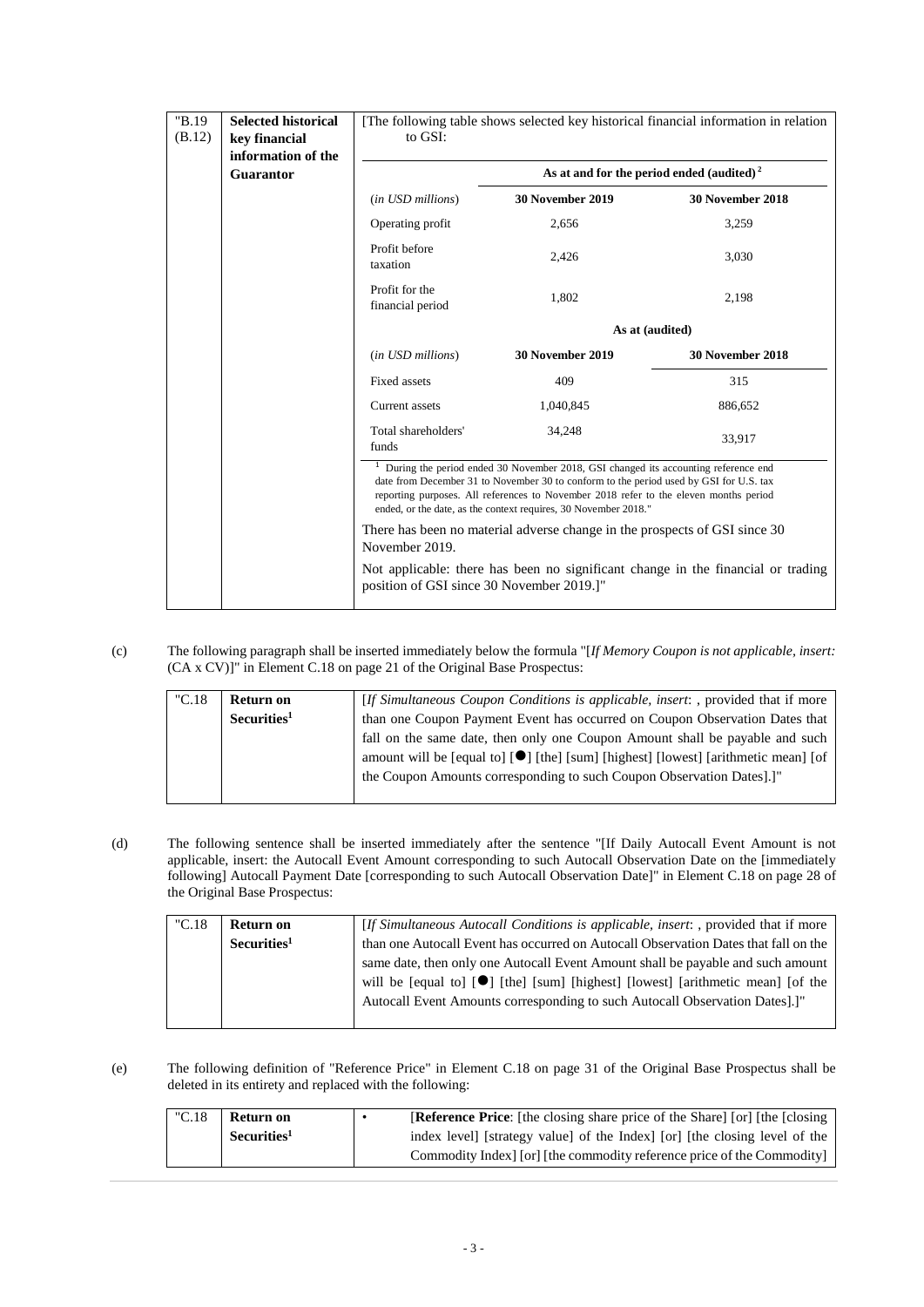|  | [or] [the Exchange Rate of the FX Rate] [or] [the net asset value of the |
|--|--------------------------------------------------------------------------|
|  | Fund [or] [the Final Reference Price of the Index-Linked Derivatives     |
|  | Contract for the relevant date. <sup>1"</sup>                            |
|  |                                                                          |

(f) The final paragraph of the definition of "Autocall Reference Value" in Element C.18 on page 31 of the Original Base Prospectus shall be deleted and replaced with the following:

| "C.18" | Return on<br>Securities <sup>1</sup> | <i>If Autocall Asset Performance applies, insert:</i> [In respect of an Underlying]<br>Asset and [the] [each] Autocall Observation Date[(s) scheduled to fall [on<br>$\lceil \bullet \rceil$ in the period commencing on, and including, $\lceil \bullet \rceil$ and ending on, and<br>including, $[\bullet]$ ], the Autocall Asset Performance of [the] [such] Underlying<br>Asset for the relevant Autocall Observation Date. <sup>1"</sup> |
|--------|--------------------------------------|-----------------------------------------------------------------------------------------------------------------------------------------------------------------------------------------------------------------------------------------------------------------------------------------------------------------------------------------------------------------------------------------------------------------------------------------------|
|        |                                      |                                                                                                                                                                                                                                                                                                                                                                                                                                               |

(g) The following new definition "Asset FX Rate" shall be inserted in Element C.18 immediately after the definition of "Asset Performance Rank" on page 36 of the Original Base Prospectus:

| "C.18" | Return on<br>Securities <sup>1</sup> | <b>Asset FX Rate:</b> in respect of any relevant day and the Asset Currency of<br>an Underlying Asset, the [official] [fixing] [mid closing] [spot] [mid]<br>[fixing] rate of Base Currency/Asset Currency exchange rate, expressed as<br>an amount of Asset Currency per unit of Base Currency, reported by $\lceil \bullet \rceil$ on<br>the [relevant] [Reuters Page] [Bloomberg Screen] [•] at approximately<br>[●].]" |
|--------|--------------------------------------|----------------------------------------------------------------------------------------------------------------------------------------------------------------------------------------------------------------------------------------------------------------------------------------------------------------------------------------------------------------------------------------------------------------------------|
|        |                                      |                                                                                                                                                                                                                                                                                                                                                                                                                            |

(h) The following definition of "Final Reference Date" in Element C.18 on page 37 of the Original Base Prospectus shall be deleted and replaced with the following:

| "C.18 | Return on               | [Final Reference Date: [ $\bullet$ ] [the final settlement day of the [relevant]    |
|-------|-------------------------|-------------------------------------------------------------------------------------|
|       | Securities <sup>1</sup> | Index-Linked Derivatives Contract] [the [ $\bullet$ ] expected [common] scheduled   |
|       |                         | trading day preceding [[ $\bullet$ ]] [the Scheduled Maturity Date] [(following any |
|       |                         | adjustment if such date falls on a non-business day) [, subject to adjustment       |
|       |                         | in accordance with the terms and conditions. [The Final Reference Date is           |
|       |                         | expected to be $\lceil \bullet \rceil$ as at the date of this Summary.              |
|       |                         |                                                                                     |

(i) The following new definition "Final Reference Price" shall be inserted in Element C.18 immediately after the definition of "Final Reference Date" on page 37 of the Original Base Prospectus:

| "C.18" | <b>Return</b>           | on | <b>[Final Reference Price:</b> If the final official settlement price of the Index- |
|--------|-------------------------|----|-------------------------------------------------------------------------------------|
|        | Securities <sup>1</sup> |    | Linked Derivatives Contract (howsoever described under the rules of the             |
|        |                         |    | Derivatives Exchange or its clearing house) for such day (the "Final"               |
|        |                         |    | <b>Settlement Price</b> ") is published by the Derivatives Exchange on the Final    |
|        |                         |    | Reference Date, the Final Settlement Price, or, if the Final Settlement Price       |
|        |                         |    | is not published by the Derivatives Exchange on the Final Reference Date,           |
|        |                         |    | but the official settlement price of the Index-Linked Derivatives Contract          |
|        |                         |    | (howsoever described under the rules of the Derivatives Exchange or its             |
|        |                         |    | clearing house) in respect of the Final Reference Date (the "Daily                  |
|        |                         |    | <b>Settlement Price</b> ") is published by the Derivatives Exchange on the Final    |
|        |                         |    | Reference Date, such Daily Settlement Price, provided that if neither the           |
|        |                         |    | Final Settlement Price nor the Daily Settlement Price in respect of the Final       |
|        |                         |    | Reference Date is published on the Final Reference Date, the official               |
|        |                         |    | closing level of the Index on such day [multiplied by the Index Multiplier]         |
|        |                         |    | shall be deemed to be the Final Reference Price.]"                                  |
|        |                         |    |                                                                                     |

(j) The following new definition "Index Multiplier" shall be inserted in Element C.18 immediately after the definition of "IIA" on page 37 of the Original Base Prospectus: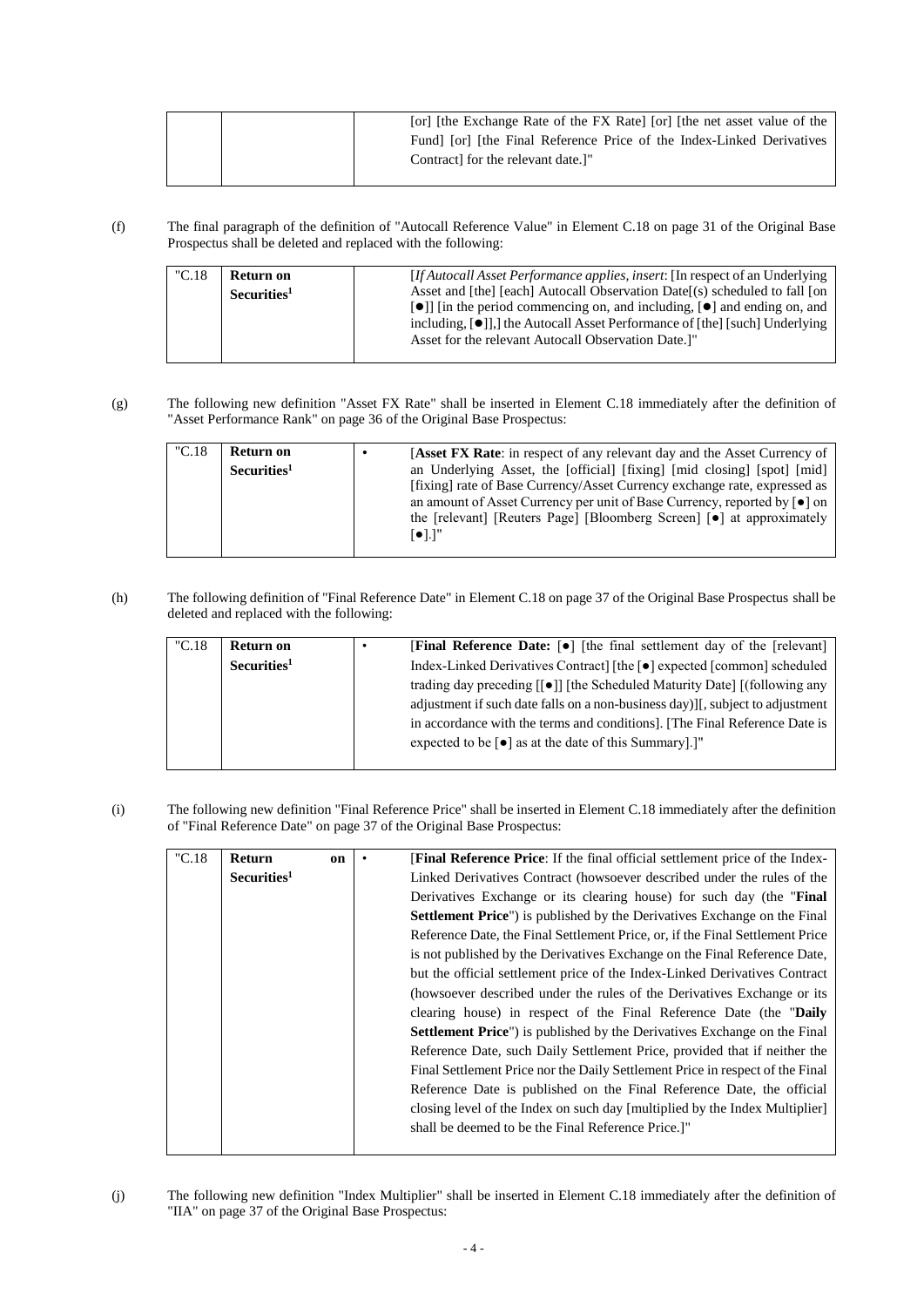| "C.18" | Return on               | <b>Index Multiplier:</b> an amount determined by the Calculation Agent in good |
|--------|-------------------------|--------------------------------------------------------------------------------|
|        | Securities <sup>1</sup> | faith and in a commercially reasonable manner intended to reflect the          |
|        |                         | realised dividend vield of the Index as of the relevant date.]"                |

(k) Element C.19 on page 49 of the Original Base Prospectus shall be deleted in its entirety and replaced with the following:

| °C.19 | <b>Exercise price/final</b> | [Insert Element C.19 if Annex XII is applicable]                                             |
|-------|-----------------------------|----------------------------------------------------------------------------------------------|
|       | reference price of          |                                                                                              |
|       | the underlying              | [For Securities linked to an Underlying Asset, insert: [The] [arithmetic mean of]            |
|       |                             | [the] [closing share price of [the] [each] Share] / [closing index level of [the] [each]     |
|       |                             | Index   / [closing level of [the] [each] Commodity Index   / [commodity reference            |
|       |                             | price of [the] [each] Commodity] / [exchange rate of [the] [each] FX Rate] / [net            |
|       |                             | asset value of the Fund   / [Final Reference Price of [the] [each] Index-Linked              |
|       |                             | Derivatives Contract] will be determined on <i>[insert Final Reference Date or</i>           |
|       |                             | <i>Averaging Dates</i> [the Final Averaging Dates / Final Pricing Dates / the Final          |
|       |                             | Reference Datell, subject to adjustment in accordance with the terms and                     |
|       |                             | conditions] / [the level of the Inflation Index published for <i>[insert Final Reference</i> |
|       |                             | Month <sub>1</sub> .                                                                         |
|       |                             |                                                                                              |
|       |                             | <i>For EIS Notes, insert:</i> The fair market value of the Preference Share (Preference)     |
|       |                             | Share Value <sub>Final</sub> ) will be determined on the Valuation Date.]"                   |
|       |                             |                                                                                              |
|       |                             |                                                                                              |

(l) The Underlying Asset Table in Element C.20 on page 49 of the Original Base Prospectus shall be deleted:

| "C.20 | The<br>underlying<br>Asset[s] | <b>[Underlying</b> ]<br>Asset]                      | [Bloomberg]<br>/ Reuters /<br><b>ISIN</b> (Insert<br>for Share or<br>Fund<br>underlying<br>$\{assert\}$ | [Exchange]<br>[Trading Facility/<br><b>IFX Price</b><br>Source][Derivatives]<br><b>Exchange</b> ]<br>[Index Sponsor] | [Base<br><b>Currency</b> | <b>[Asset</b><br><b>Currency]</b> Price | <b>[Reference</b><br>(Initial)] | <b>[Asset</b><br><b>Initial</b><br><b>Price</b> ] | [Initial<br>Value] | [Weighting]<br><b>[Variable</b><br><b>Floor Level]</b> |
|-------|-------------------------------|-----------------------------------------------------|---------------------------------------------------------------------------------------------------------|----------------------------------------------------------------------------------------------------------------------|--------------------------|-----------------------------------------|---------------------------------|---------------------------------------------------|--------------------|--------------------------------------------------------|
|       |                               | [insert name [insert]<br>of<br>underlying<br>asset] |                                                                                                         | [insert]                                                                                                             | [insert]                 | [insert]                                | [insert]                        |                                                   |                    | [insert]                                               |

(m) The following new paragraph shall be inserted in Element D.6 immediately above the drafting note "*[For Proprietary Indices, insert:*" on page 57 of the Original Base Prospectus:

| "D.6 | Key risks that are<br>specific to the<br>securities | [If Securities are linked to an Index-Linked Derivatives Contract, insert:<br>As the return on the Securities is linked to the performance of one or more<br>index-linked derivatives contracts, the expectations of dealers in index-<br>linked derivatives contracts of the level of the relevant Index on the date(s)<br>on which the settlement amount of an index-linked derivatives contract is<br>determined may also have an impact on the price of an index-linked<br>derivatives contract on the Index and you may therefore receive a lower<br>return on the Securities than you would have received from investing in<br>securities directly linked to the relevant Index. |
|------|-----------------------------------------------------|----------------------------------------------------------------------------------------------------------------------------------------------------------------------------------------------------------------------------------------------------------------------------------------------------------------------------------------------------------------------------------------------------------------------------------------------------------------------------------------------------------------------------------------------------------------------------------------------------------------------------------------------------------------------------------------|
|      |                                                     | [As the settlement amount of the index-linked derivatives contract(s) to<br>which the Securities are linked is a multiple of the difference between the<br>relevant level of the relevant Index on a future date and the strike or forward<br>price, a relatively small change in the level of such Index may result in a<br>proportionately much larger change in the price of the index-linked<br>derivatives contract(s) contract and this may negatively impact the return<br>on the Securities.]]"                                                                                                                                                                                |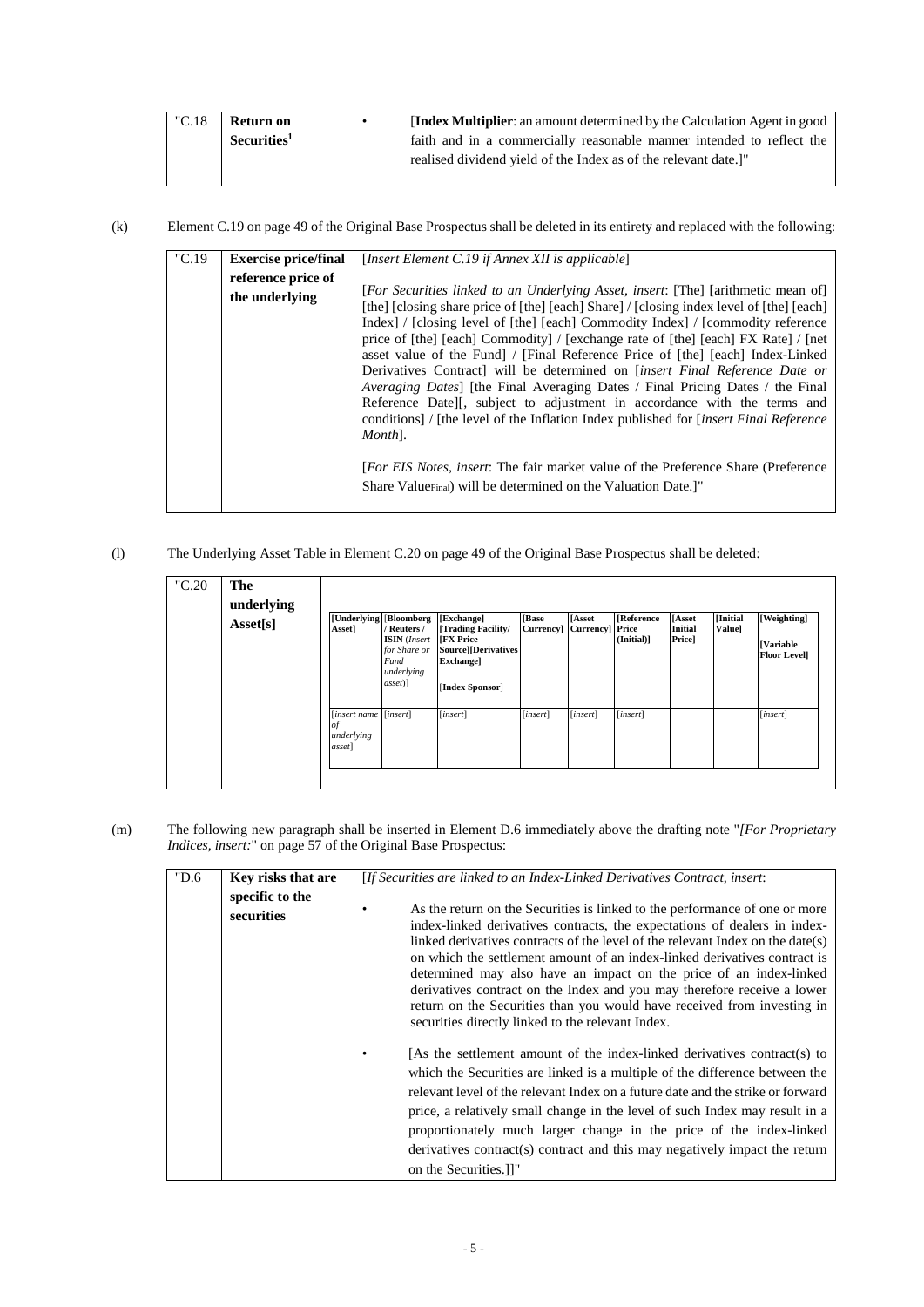#### **Amendments to the Base Prospectus**

The Base Prospectus, as supplemented prior to this Prospectus Supplement, is amended and supplemented as follows:

#### 1. **Amendments to the section entitled "Risk Factors"**

The information in the section entitled "Risk Factors" is amended and supplemented as follows:

(a) the risk factors in sub-section 2 entitled "Risks relating to GSI", on pages 68 to 82 of the Original Base Prospectus shall be deleted in its entirety and replaced with the following:

## "2. **Risks relating to GSI**

GSI faces a variety of risks that are substantial and inherent in its businesses including market, liquidity, credit, operational, model, legal, regulatory and reputational risks and uncertainties. The following are some of the more important factors that could affect GSI's businesses.

## (i) *Risks relating to economic and market conditions*

GSI's businesses, by their nature, do not produce predictable earnings and are materially affected by conditions in the global financial markets and economic conditions generally, both directly and through their impact on client activity levels and creditworthiness. These conditions can change suddenly and negatively.

GSI's financial performance is highly dependent on the environment in which its businesses operate. A favourable business environment is generally characterised by, among other factors, high global gross domestic product growth, regulatory and market conditions that result in transparent, liquid and efficient capital markets, low inflation, high business and investor confidence, stable geopolitical conditions, clear regulations and strong business earnings.

Unfavourable or uncertain economic and market conditions can be caused by: declines in economic growth, business activity or investor, business or consumer confidence; limitations on the availability or increases in the cost of credit and capital; illiquid markets; increases in inflation, interest rates, exchange rate or basic commodity price volatility or default rates; concerns about sovereign defaults; uncertainty concerning fiscal or monetary policy; the extent of and uncertainty about tax and other regulatory changes; the imposition of tariffs or other limitations on international trade and travel; outbreaks of domestic or international tensions or hostilities, terrorism, nuclear proliferation, cybersecurity threats or attacks and other forms of disruption to or curtailment of global communication, energy transmission or transportation networks or other geopolitical instability or uncertainty, such as corporate, political or other scandals that reduce investor confidence in capital markets; extreme weather events or other natural disasters or pandemics; or a combination of these or other factors.

The financial services industry and the securities and other financial markets have been materially and adversely affected in the past by significant declines in the values of nearly all asset classes, by a serious lack of liquidity and by high levels of borrower defaults. In addition, concerns about European sovereign debt risk and its impact on the European banking system, the impact of Brexit, the imposition of tariffs and actions taken by other countries in response, and changes in interest rates and other market conditions or actual changes in interest rates and other market conditions, have resulted, at times, in significant volatility while negatively impacting the levels of client activity.

General uncertainty about economic, political and market activities, and the scope, timing and impact of regulatory reform, as well as weak consumer, investor and chief executive officer confidence resulting in large part from such uncertainty, has in the past negatively impacted client activity, which can adversely affect many of GSI's businesses. Periods of low volatility and periods of high volatility combined with a lack of liquidity, have at times had an unfavourable impact on GSI's market-making businesses.

Financial institution returns in many countries may be negatively impacted by increased funding costs due in part to the lack of perceived government support of such institutions in the event of future financial crises relative to financial institutions in countries in which governmental support is maintained. In addition, liquidity in the financial markets has also been negatively impacted as market participants and market practices and structures continue to adjust to new regulations.

GSI's revenues and profitability and those of its competitors have been and will continue to be impacted by requirements relating to capital, additional loss-absorbing capacity, leverage, minimum liquidity and long-term funding levels, requirements related to resolution and recovery planning, derivatives clearing and margin rules and levels of regulatory oversight, as well as limitations on which and, if permitted, how certain business activities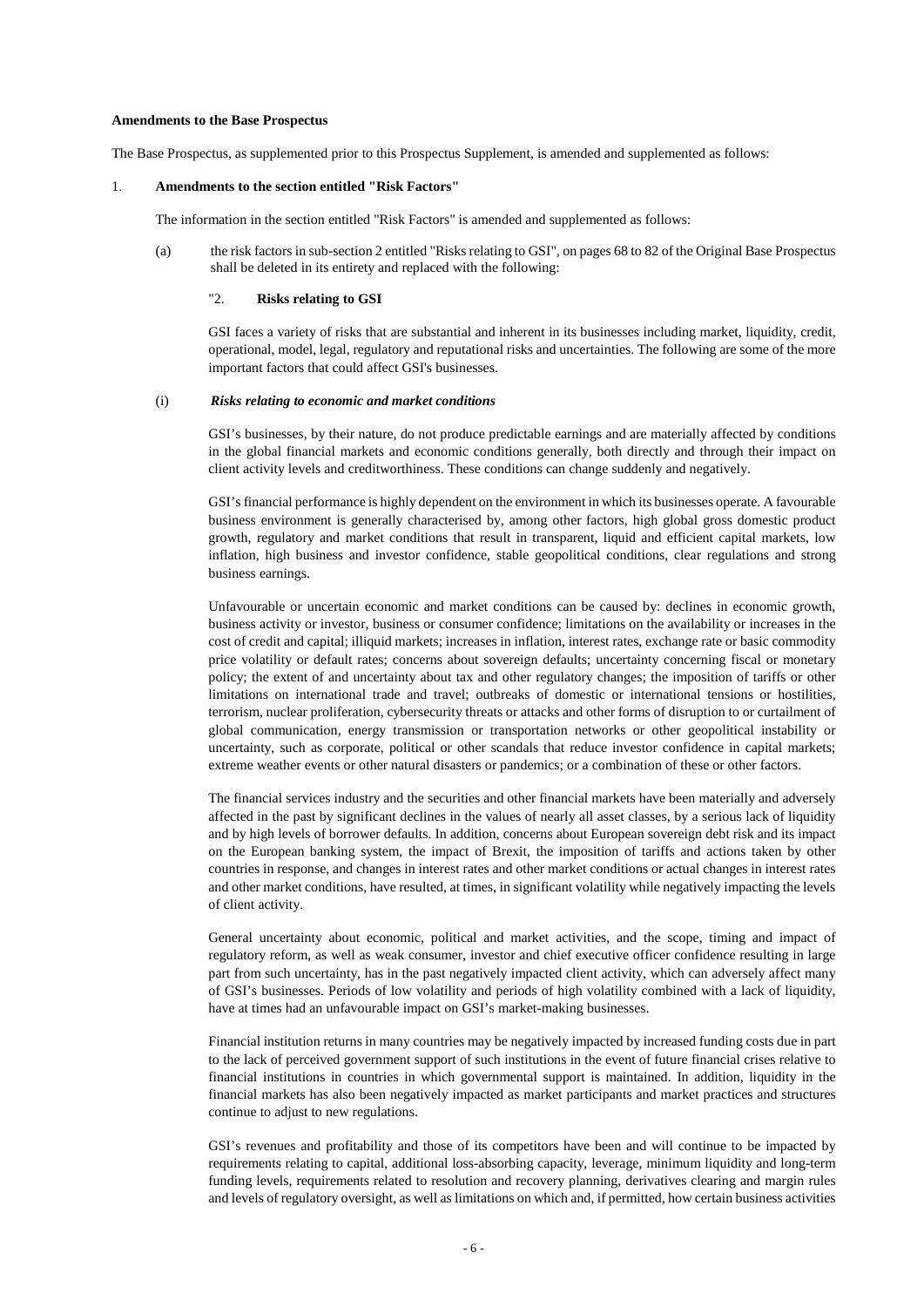may be carried out by financial institutions.

## (ii) *Risks relating to regulation*

As a participant in the financial services industry and a subsidiary of a systemically important financial institution, GSI is subject to extensive regulation, principally in the UK, and the European Union ("**EU**") more generally, but also in the U.S. as a subsidiary of GSG and in certain other jurisdictions. GSI faces the risk of significant intervention by law enforcement, regulatory and tax authorities, as well as private litigation, in all jurisdictions in which it conducts its businesses. In many cases, GSI's activities have been and may continue to be subject to overlapping and divergent regulation in different jurisdictions. Among other things, as a result of law enforcement authorities, regulators or private parties challenging GSI's compliance with laws and regulations, GSI or its employees have been and could be fined, criminally charged or sanctioned, prohibited from engaging in certain business activities, subjected to limitations or conditions on its business activities including higher capital requirements, or subjected to new or substantially higher taxes or other governmental charges in connection with the conduct of its businesses or with respect to its employees. These limitations or conditions may limit business activities and negatively impact GSI's profitability.

In addition to the impact on the scope and profitability of GSI's business activities, day-to-day compliance with laws and regulations has involved and will, except to the extent that some of these regulations are modified or otherwise repealed, continue to involve significant amounts of time, including that of GSI's senior leaders and that of a large number of dedicated compliance and other reporting and operational personnel, all of which may negatively impact GSI's profitability.

If there are new laws or regulations or changes in the enforcement of existing laws or regulations applicable to GSI's businesses or those of GSI's clients, including capital, liquidity, leverage, long-term debt, total lossabsorbing capacity ("**TLAC**") and margin requirements, restrictions on other business practices, reporting requirements, requirements relating to the implementation of the EU Bank Recovery and Resolution Directive, tax burdens and compensation restrictions, that are imposed on a limited subset of financial institutions (whether based on size, method of funding, activities, geography or other criteria) which may include GSI or GSG, compliance with these new laws and regulations, or changes in the enforcement of existing laws or regulations, could adversely affect GSI's ability to compete effectively with other institutions that are not affected in the same way. In addition, regulation imposed on financial institutions or market participants generally, such as taxes on financial transactions, could adversely impact levels of market activity more broadly, and thus impact GSI's businesses.

These developments could impact GSI's profitability in the affected jurisdictions, or even make it uneconomic to continue to conduct all or certain businesses in those jurisdictions, or could result in GSI incurring significant costs associated with changing business practices, restructuring businesses, moving all or certain businesses and employees to other locations or complying with applicable capital requirements, including liquidating assets or raising capital in a manner that adversely increases GSI's funding costs or otherwise adversely affects its shareholder and creditors.

The implementation of higher capital requirements, the liquidity coverage ratio, the net stable funding ratio, requirements relating to long-term debt and TLAC and the prohibition on proprietary trading and the sponsorship of, or investment in, covered funds by the Volcker Rule may continue to adversely affect GSI's profitability and competitive position, particularly if these requirements do not apply, or do not apply equally, to GSI's competitors or are not implemented uniformly across jurisdictions.

GSI is also subject to laws and regulations, relating to the privacy of the information of clients, employees or others, and any failure to comply with these laws and regulations could expose GSI to liability and/or reputational damage. As new privacy-related laws and regulations are implemented, the time and resources needed for GSI to comply with such laws and regulations, as well as GSI's potential liability for non-compliance and reporting obligations in the case of data breaches, may significantly increase.

In addition, GSI's businesses are increasingly subject to laws and regulations relating to surveillance, encryption and data on-shoring in the jurisdictions in which GSI operates. Compliance with these laws and regulations may require GSI to change its policies, procedures and technology for information security, which could, among other things, make GSI more vulnerable to cyber attacks and misappropriation, corruption or loss of information or technology.

Increasingly, regulators and courts have sought to hold financial institutions liable for the misconduct of their clients where such regulators and courts have determined that the financial institution should have detected that the client was engaged in wrongdoing, even though the financial institution had no direct knowledge of the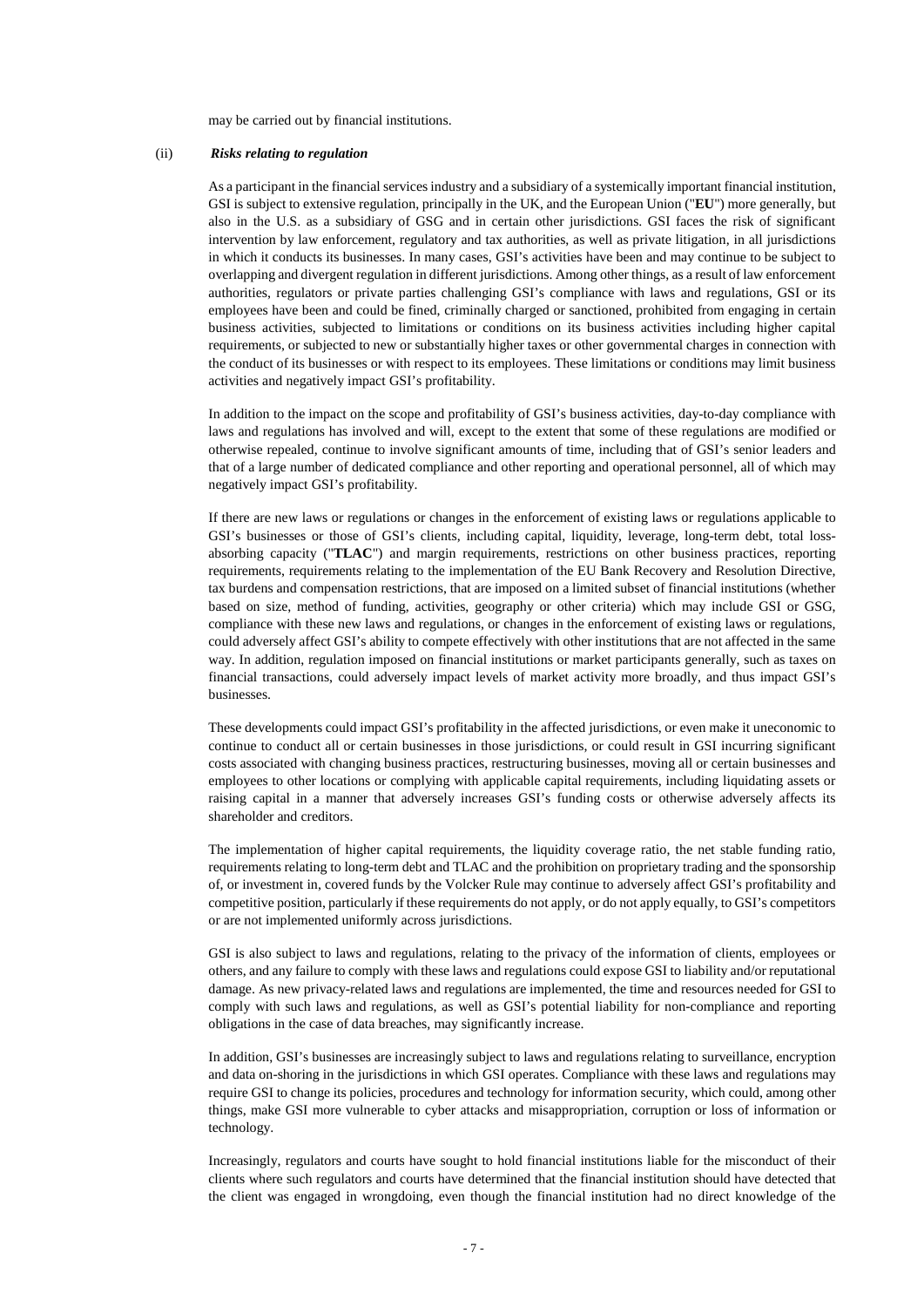activities engaged in by its client. Regulators and courts have also increasingly found liability as a "control person" for activities of entities in which financial institutions or funds controlled by financial institutions have an investment, but which they do not actively manage. In addition, regulators and courts continue to seek to establish "fiduciary" obligations to counterparties to which no such duty had been assumed to exist. To the extent that such efforts are successful, the cost of, and liabilities associated with, engaging in brokerage, clearing, market-making, prime brokerage, investing and other similar activities could increase significantly. To the extent that GSI has fiduciary obligations in connection with acting as a financial adviser, investment adviser or in other roles for individual, institutional, sovereign or investment fund clients, any breach, or even an alleged breach, of such obligations could have materially negative legal, regulatory and reputational consequences.

### (iii) *Risk relating to Brexit*

On January 31, 2020, the UK left the EU. GSI expects considerable change in the regulatory framework that will govern transactions and business undertaken by GSI in the EU. As a result, GSI faces numerous risks that could adversely affect the conduct of its businesses, its profitability and liquidity. In addition, as a result of establishing third country branches in anticipation of a "hard" Brexit, GSI will be subject to additional regulation and supervision in those jurisdictions.

GSI is incorporated and headquartered in the UK, and currently benefits from non-discriminatory access to EU clients and infrastructure based on EU treaties and EU legislation, including arrangements for cross-border "passporting" and the establishment of EU branches. The EU and the UK Parliament have ratified the Withdrawal Agreement, which provides for a transition period for the UK and the EU to negotiate and agree to a framework for their future relationship. The transition period is currently scheduled to end on December 31, 2020 and the relationship between the UK and the EU beyond that date is uncertain. At the end of the transition period, firms based in the UK are expected to lose their existing access arrangements to the EU markets.

As necessary, certain client relationships and activities currently undertaken by GSI may be transitioned to other EU subsidiaries of GSG, which may result in a decline in GSI's net revenues and profitability, and could adversely affect its businesses and liquidity.

In addition, Brexit has created an uncertain political and economic environment in the UK, and may create such environments in current EU member states. Political and economic uncertainty has in the past led to, and the impact of Brexit could lead to, declines in market liquidity and activity levels, volatile market conditions, a contraction of available credit, changes in interest rates or exchange rates, weaker economic growth and reduced business confidence all of which could adversely impact GSI's business.

#### (iv) *Risks relating to market volatility*

GSI's businesses have been and may be adversely affected by declining asset values. This is particularly true for those businesses in which GSI has net "long" positions, receives fees based on the value of assets managed, or receives or posts collateral. Many of GSI's businesses have net "long" positions in debt securities, loans, derivatives, mortgages, equities (including private equity) and most other asset classes. These include positions taken when GSI acts as a principal to facilitate clients' activities, including exchange-based market-making activities, or commits large amounts of capital to maintain positions in interest rate and credit products, as well as through currencies, commodities, equities and mortgage-related activities. In addition, GSI invests in similar asset classes. Substantially all of GSI's investing and market-making positions are marked-to-market on a daily basis and declines in asset values directly and immediately impact earnings, unless GSI has effectively "hedged" its exposures to those declines.

In certain circumstances (particularly in the case of credit products and private equities or other securities that are not freely tradable or lack established and liquid trading markets), it may not be possible or economic to hedge its exposures and to the extent that this is done the hedge may be ineffective or may greatly reduce GSI's ability to profit from increases in the values of the assets. Sudden declines and significant volatility in the prices of assets have in the past and may in the future substantially curtail or eliminate the trading markets for certain assets, which may make it difficult to sell, hedge or value such assets. The inability to sell or effectively hedge assets reduces GSI's ability to limit losses in such positions and the difficulty in valuing assets may negatively affect GSI's capital, liquidity or leverage ratios, increase its funding costs and generally require maintaining additional capital.

In GSI's exchange-based market-making activities, GSI is obligated by stock exchange rules to maintain an orderly market, including by purchasing securities in a declining market. In markets where asset values are declining and in volatile markets, this results in losses and an increased need for liquidity.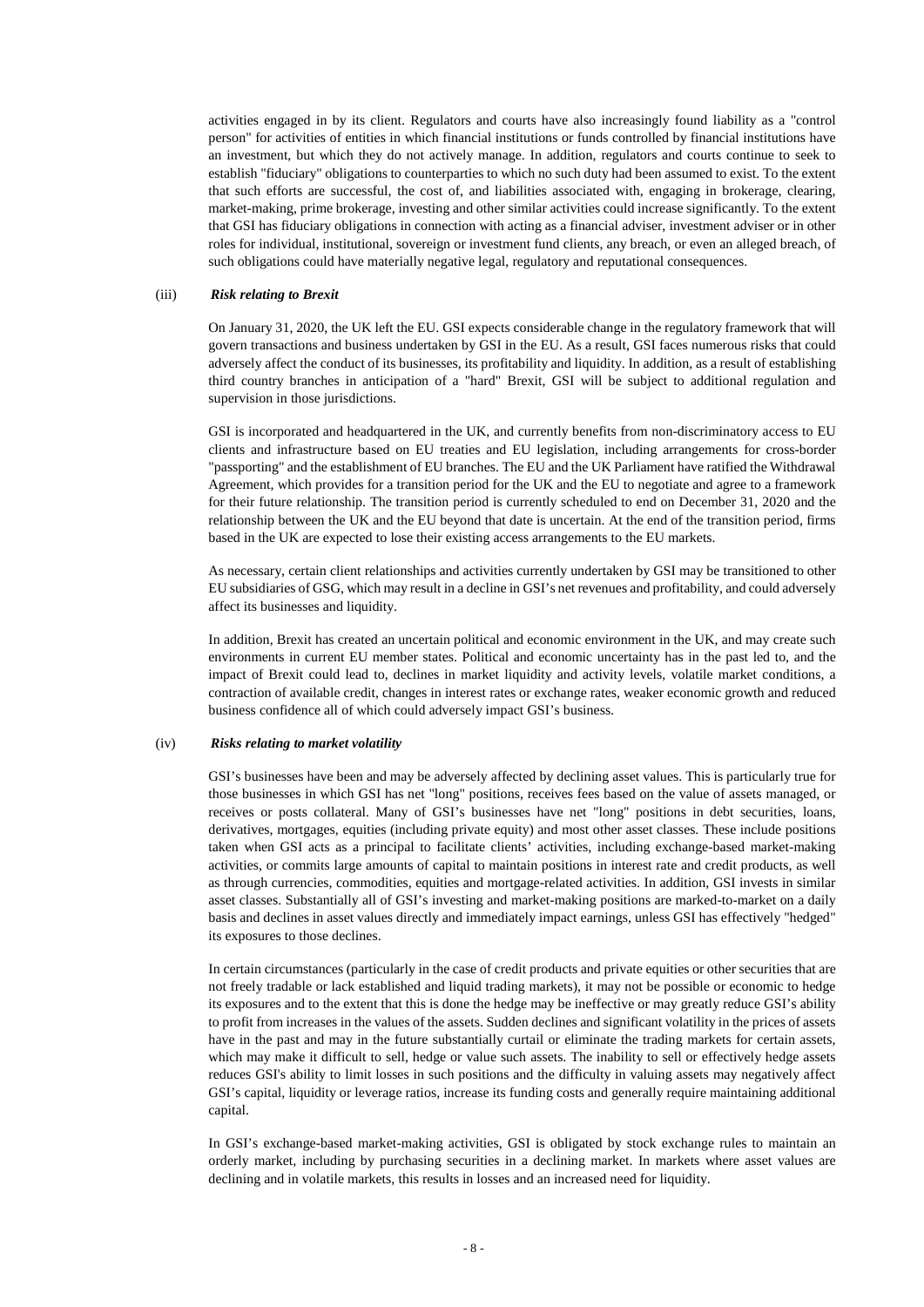Collateral is posted to support obligations of GSI and received to support the obligations of clients and counterparties in connection with client execution businesses. When the value of the assets posted as collateral or the credit ratings of the party posting collateral decline, the party posting the collateral may need to provide additional collateral or, if possible, reduce its trading position. An example of such a situation is a "margin call" in connection with a brokerage account. Therefore, declines in the value of asset classes used as collateral mean that either the cost of funding positions is increased or the size of positions is decreased. If GSI is the party providing collateral, this can increase costs and reduce profitability and if GSI is the party receiving collateral, this can also reduce profitability by reducing the level of business done with clients and counterparties. In addition, volatile or less liquid markets increase the difficulty of valuing assets which can lead to costly and timeconsuming disputes over asset values and the level of required collateral, as well as increased credit risk to the recipient of the collateral due to delays in receiving adequate collateral. In cases where GSI forecloses on collateral, sudden declines in the value or liquidity of the collateral may, despite credit monitoring, overcollateralisation, the ability to call for additional collateral or the ability to force repayment of the underlying obligation, result in significant losses to GSI, especially where there is a single type of collateral supporting the obligation. In addition, GSI may be subject to claims that the foreclosure was not permitted under the legal documents, was conducted in an improper manner or caused a client or counterparty to go out of business.

## (v) *Risks relating to liquidity*

Liquidity is essential to GSI's businesses. It is of critical importance to GSI, as most of the failures of financial institutions have occurred in large part due to insufficient liquidity. GSI's liquidity may be impaired by an inability to access secured and/or unsecured debt markets, an inability to access funds from GSG or other affiliates, an inability to sell assets or redeem investments or unforeseen outflows of cash or collateral. This situation may arise due to circumstances that GSI may be unable to control, such as a general market disruption or an operational problem that affects third parties or GSI or its affiliates or even by the perception amongst market participants that GSI, or other market participants, are experiencing greater liquidity risk.

GSI employs structured products to benefit its clients and hedge its own risks. The financial instruments that GSI holds and the contracts to which it is a party are often complex, and these complex structured products often do not have readily available markets to access in times of liquidity stress. GSI's investing and financing activities may lead to situations where the holdings from these activities represent a significant portion of specific markets, which could restrict liquidity for GSI's positions.

Further, GSI's ability to sell assets may be impaired if there is not generally a liquid market for such assets, as well as in circumstances where other market participants are seeking to sell similar assets at the same time, as is likely to occur in a liquidity or other market crisis or in response to changes to rules or regulations. In addition, financial institutions with which GSI interacts may exercise set-off rights or the right to require additional collateral, including in difficult market conditions, which could further impair GSI's liquidity.

GSI is an indirect, wholly-owned operating subsidiary of GSG and depends on GSG. for capital and funding. The credit ratings of GSI and those of GSG are important to GSI's liquidity. A reduction in GSI's and/or GSG's credit ratings could adversely affect GSI's liquidity and competitive position, increase borrowing costs, limit access to the capital markets or funding from GSG or trigger obligations under certain provisions in some trading and collateralised financing contracts. Under these provisions, counterparties could be permitted to terminate contracts with GSI or GSG or require additional collateral. Termination of trading and collateralised financing contracts could cause losses and impair liquidity by requiring GSG or GSI to find other sources of financing or to make significant cash payments or securities movements.

GSI's cost of obtaining long-term unsecured funding is directly related to both the credit spreads of GSI and GSG. Increases in the credit spreads of GSI and/or GSG can significantly increase the cost of this funding. Changes in credit spreads are continuous, market-driven, and subject at times to unpredictable and highly volatile movements. The credit spreads of GSI and/or GSG are also influenced by market perceptions of its and/or GSG's creditworthiness and movements in the costs to purchasers of credit default swaps referenced to GSG's long-term debt. The market for credit default swaps has proven to be extremely volatile and at times has lacked a high degree of transparency or liquidity.

Regulatory changes relating to liquidity may also negatively impact GSI's results of operations and competitive position. Numerous regulations have been adopted or proposed to introduce more stringent liquidity requirements for large financial institutions. These regulations address, among other matters, liquidity stress testing, minimum liquidity requirements, wholesale funding, restrictions on short-term debt and structured notes issued by top-tier holding companies and prohibitions on parent guarantees that are subject to certain cross-defaults. New and prospective liquidity-related regulations may overlap with, and be impacted by, other regulatory changes, including rules relating to minimum long-term debt requirements and TLAC, capital, leverage and resolution and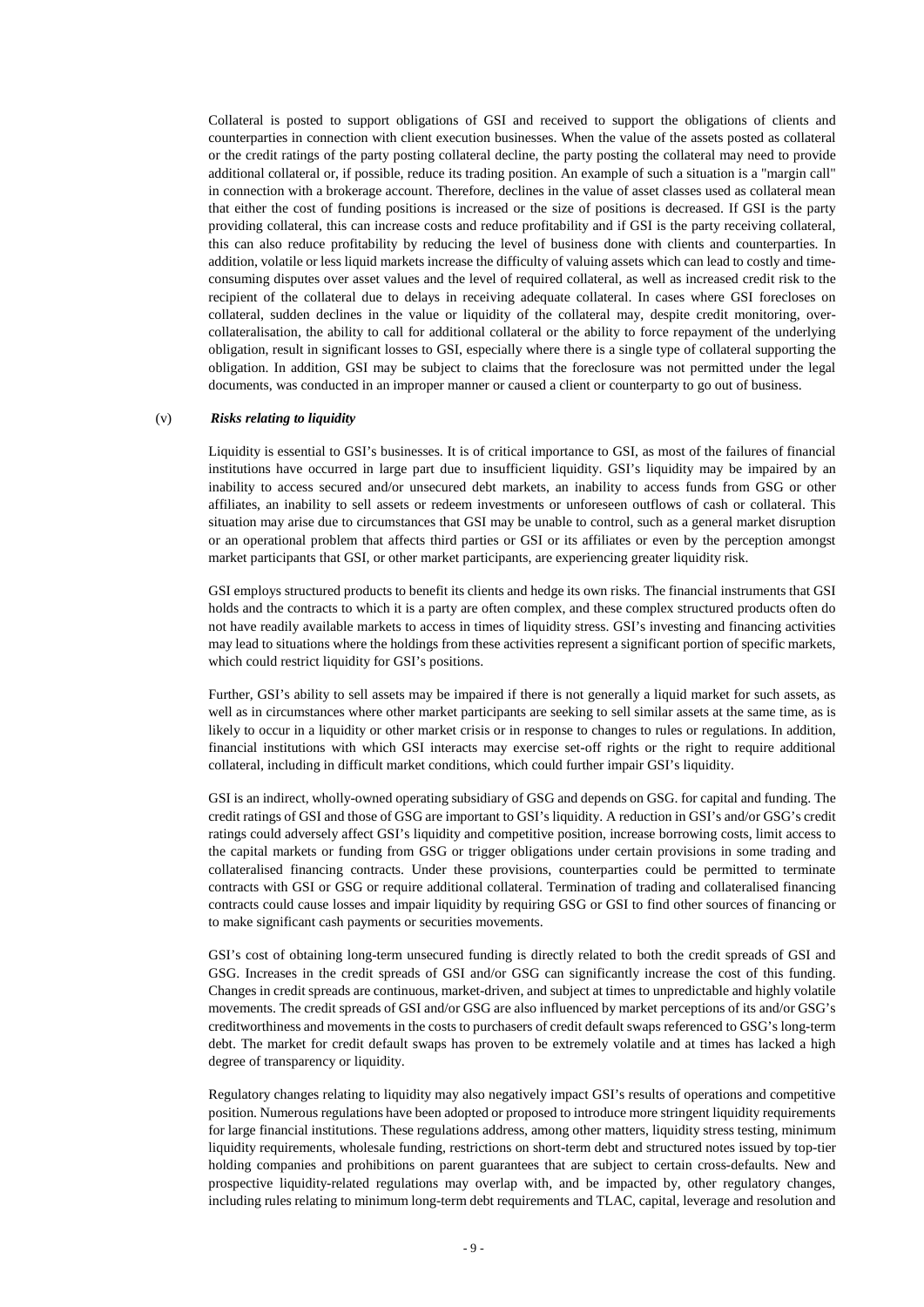recovery frameworks applicable to large financial institutions. Given the overlapping and complex interactions among these new and prospective regulations, they may have unintended cumulative effects, and their full impact will remain uncertain, while regulatory reforms are being adopted and market practices develop.

## (vi) *Risks relating to resolution and recovery planning*

The circumstances in which a resolution authority would exercise its "bail-in" powers to recapitalise a failing entity by writing down its unsecured debt or converting it into equity are uncertain. If these powers were to be exercised (or if there was a suggestion that they could be exercised) in respect of GSI, such exercise would likely have a material adverse effect on the value of debt investments in GSI, including a potential loss of some or all of such investments.

#### (vii) *Risks related to credit markets*

Widening credit spreads for GSI or GSG, as well as significant declines in the availability of credit, have in the past adversely affected GSI's ability to borrow on a secured and unsecured basis and may do so in the future. GSI obtains the majority of its unsecured funding indirectly from GSG, which funds itself on an unsecured basis by issuing long-term debt, by accepting deposits at its bank subsidiaries, by issuing hybrid financial instruments, or by obtaining bank loans or lines of credit. GSI seeks to finance many of its assets on a secured basis. Any disruptions in the credit markets may make it harder and more expensive to obtain funding for businesses. If GSI's available funding is limited or GSI is forced to fund operations at a higher cost, these conditions may require curtailment of business activities and increase the cost of funding, both of which could reduce profitability, particularly in businesses that involve investing and market making.

Clients engaging in mergers, acquisitions and other types of strategic transactions often rely on access to the secured and unsecured credit markets to finance their transactions. A lack of available credit or an increased cost of credit can adversely affect the size, volume and timing of clients' merger and acquisition transactions, particularly large transactions, and adversely affect GSI's financial advisory and underwriting businesses.

GSI's credit businesses have been and may in the future be negatively affected by a lack of liquidity in credit markets. A lack of liquidity reduces price transparency, increases price volatility and decreases transaction volumes and size, all of which can increase transaction risk or decrease the profitability of these businesses.

## (viii) *Risks relating to concentration of risk*

Concentration of risk increases the potential for significant losses in market-making, underwriting, investing and financing activities. The number and size of these transactions has affected and may in the future affect GSI's results of operations in a given period. Moreover, because of concentration of risk, GSI may suffer losses even when economic and market conditions are generally favourable for competitors. Disruptions in the credit markets can make it difficult to hedge these credit exposures effectively or economically.

In the ordinary course of business, GSI may be subject to a concentration of credit risk to a particular counterparty, borrower, issuer, including sovereign issuers, or geographic area or group of related countries, such as the EU. A failure or downgrade of, or default by, such entities could negatively impact GSI's businesses, perhaps materially, and the systems by which GSI sets limits and monitors the level of its credit exposure to individual entities, industries, countries and regions may not function as anticipated. Regulatory reforms, including the European Market Infrastructure Regulation and the Dodd-Frank Wall Street Reform and Consumer Protection Act have led to increased centralisation of trading activity through particular clearing houses, central agents or exchanges, which has significantly increased GSI's concentration of risk with respect to these entities. While GSI's activities expose it to many different industries, counterparties and countries, GSI routinely executes a high volume of transactions with counterparties engaged in financial services activities, including brokers and dealers, commercial banks, clearing houses and exchanges. This has resulted in significant credit concentration with respect to these counterparties.

### (ix) *Risks relating to credit quality*

GSI is exposed to the risk that third parties who owe money, securities or other assets will not perform their obligations. These parties may default on their obligations to GSI due to bankruptcy, lack of liquidity, operational failure or other reasons. A failure of a significant market participant, or even concerns about a default by such an institution, could lead to significant liquidity problems, losses or defaults by other institutions, which in turn could adversely affect GSI.

GSI is also subject to the risk that its rights against third parties may not be enforceable in all circumstances. In addition, deterioration in the credit quality of third parties whose securities or obligations are held by GSI,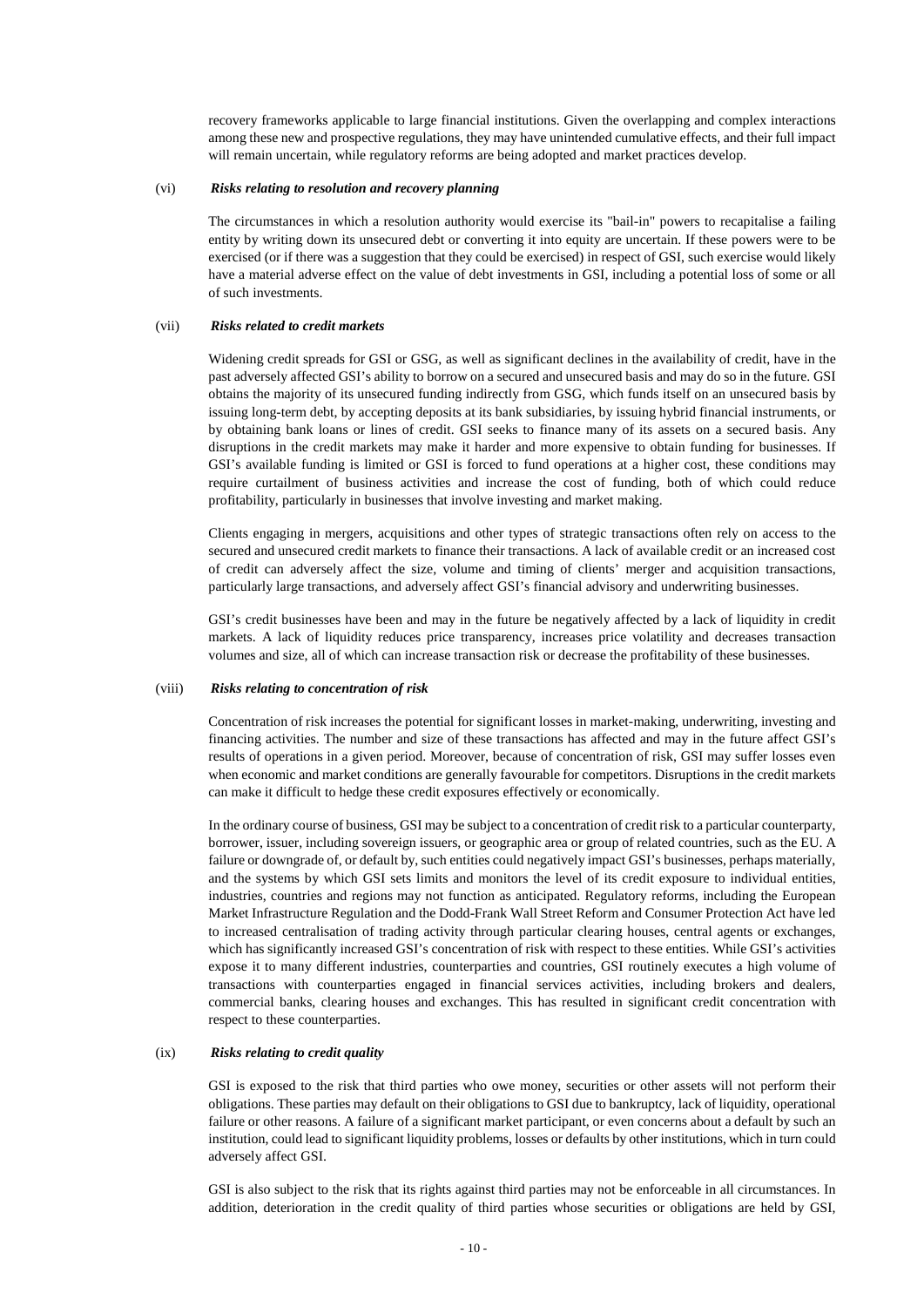including a deterioration in the value of collateral posted by third parties to secure their obligations to GSI under derivatives contracts and loan agreements, could result in losses and/or adversely affect GSI's ability to rehypothecate or otherwise use those securities or obligations for liquidity purposes.

A significant downgrade in the credit ratings of GSI's counterparties could also have a negative impact on GSI's results. While in many cases GSI is permitted to require additional collateral from counterparties that experience financial difficulty, disputes may arise as to the amount of collateral GSI is entitled to receive and the value of pledged assets. The termination of contracts and the foreclosure on collateral may subject GSI to claims for the improper exercise of its rights. Default rates, downgrades and disputes with counterparties as to the valuation of collateral typically increase significantly in times of market stress, increased volatility and illiquidity.

### (x) *Risks relating to composition of client base*

GSI's client base is not the same as that of its major competitors. GSI's businesses may have a higher or lower percentage of clients in certain industries or markets than some or all of its competitors. Therefore, unfavourable industry developments or market conditions affecting certain industries or markets have resulted in the past and may result in the future in GSI's businesses underperforming relative to similar businesses of a competitor if its businesses have a higher concentration of clients in such industries or markets.

Correspondingly, favourable or simply less adverse developments or market conditions involving industries or markets in a business where GSI has a lower concentration of clients in such industry or market have also resulted in the past and may result in the future in GSI underperforming relative to a similar business of a competitor that has a higher concentration of clients in such industry or market. For example, GSI has a smaller corporate client base in its market-making businesses than many of its peers and therefore GSI's competitors may benefit more from increased activity by corporate clients.

#### (xi) *Risks relating to derivative transactions*

GSI is party to a large number of derivative transactions, including credit derivatives. Many of these derivative instruments are individually negotiated and non-standardised, which can make exiting, transferring or settling positions difficult. Many credit derivatives require that GSI deliver to the counterparty the underlying security, loan or other obligation in order to receive payment. In a number of cases, GSI does not hold the underlying security, loan or other obligation and may not be able to obtain the underlying security, loan or other obligation. This could cause GSI to forfeit the payments due under these contracts or result in settlement delays with the attendant credit and operational risk as well as increased costs to GSI.

As a signatory to the International Swaps and Derivatives Association Universal Resolution Stay Protocol ("**ISDA Universal Protocol**") and the International Swaps and Derivatives Association 2018 U.S. Resolution Stay Protocol (collectively, "**ISDA Protocols**"), GSI may not be able to exercise termination rights and other remedies against counterparties and, as this new regime has not yet been tested, GSI may suffer risks or losses that it would not have expected to suffer if it could immediately close out transactions upon a termination event. Various non-U.S. regulators have also proposed regulations contemplated by the ISDA Universal Protocol, which might result in additional limitations on GSI's ability to exercise remedies against counterparties. The ISDA Protocols and these rules and regulations extend to repurchase agreements and other instruments that are not derivative contracts, and their impact will depend on the development of market practices and structures.

Derivative contracts and other transactions entered into with third parties are not always confirmed by the counterparties or settled on a timely basis. While the transaction remains unconfirmed or during any delay in settlement, GSI is subject to heightened credit and operational risk and in the event of a default may find it more difficult to enforce its rights.

In addition, as new complex derivative products are created, covering a wider array of underlying credit and other instruments, disputes about the terms of the underlying contracts could arise, which could impair GSI's ability to effectively manage its risk exposures from these products and subject it to increased costs. The provisions of legislation requiring central clearing of credit derivatives and other over-the-counter ("**OTC**") derivatives, or a market shift toward standardised derivatives, could reduce the risk associated with these transactions, but under certain circumstances could also limit GSI's ability to develop derivatives that best suit the needs of clients and to hedge its own risks, and could adversely affect GSI's profitability and increase credit exposure to central clearing platforms.

#### (xii) *Risks relating to operational infrastructure*

GSI's businesses are highly dependent on its ability to process and monitor, on a daily basis, a very large number of transactions, many of which are highly complex, and occur at high volumes and frequencies, across numerous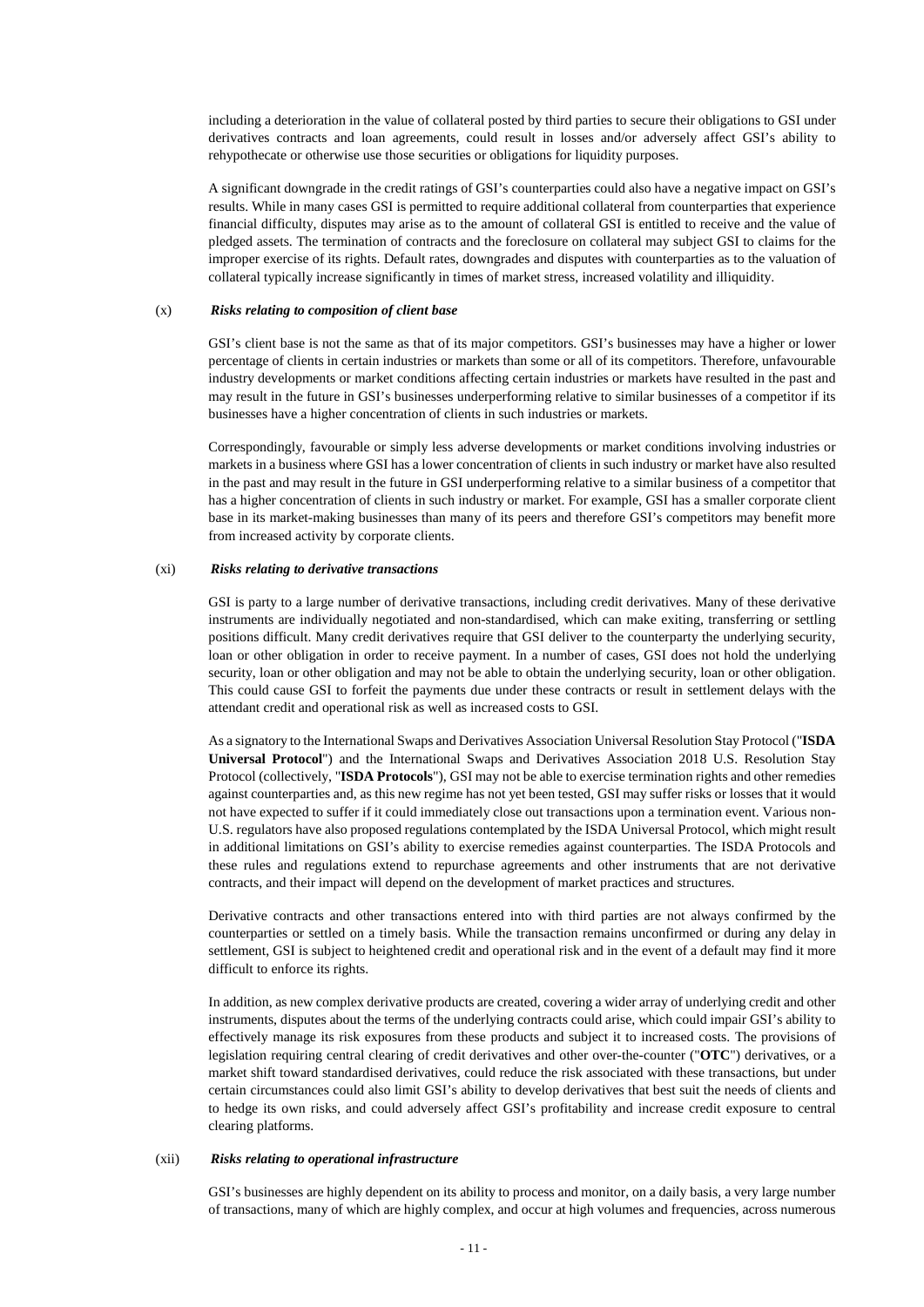and diverse markets in many currencies. These transactions, as well as information technology services provided to clients, often must adhere to client-specific guidelines, as well as legal and regulatory standards.

Many rules and regulations worldwide govern GSI's obligations to execute transactions and report such transactions and other information to regulators, exchanges and investors. Compliance with these legal and reporting requirements can be challenging, and GSI has been, and may in the future be, subject to regulatory fines and penalties for failing to follow these rules or to report timely, accurate and complete information in accordance with these rules. As such requirements expand, compliance with these rules and regulations has become more challenging.

The use of computing devices and phones is critical to the work done by GSI's employees and the operation of GSI's systems and businesses and those of its clients and third-party service providers and vendors. Computers and computer networks are subject to various risks, including, among others, cyber attacks, inherent technological defects, system failures and errors by human operators. For example, fundamental security flaws in computer chips found in many types of these computing devices and phones have been reported in the past and may be discovered in the future. Cloud technologies are also critical to the operation of GSI's systems and platforms and GSI's reliance on cloud technologies is growing. Service disruptions may lead to delays in accessing, or the loss of, data that is important to GSI's businesses and may hinder GSI's clients' access to GSI's platforms. Addressing these and similar issues could be costly and affect the performance of these businesses and systems. Operational risks may be incurred in applying fixes and there may still be residual security risks.

Additionally, although the prevalence and scope of applications of distributed ledger technology and similar technologies is growing, the technology is also nascent and may be vulnerable to cyber attacks or have other inherent weaknesses. GSI may be, or may become, exposed to risks related to distributed ledger technology through GSI's facilitation of clients' activities involving financial products linked to distributed ledger technology, such as blockchain or cryptocurrencies, GSI's investments in firms that seek to develop platforms based on distributed ledger technology, and the use of distributed ledger technology by third-party vendors, clients, counterparties, clearing houses and other financial intermediaries.

In addition, GSI faces the risk of operational failure or significant operational delay, termination or capacity constraints of any of the clearing agents, exchanges, clearing houses or other financial intermediaries that it uses to facilitate securities and derivatives transactions, and as interconnectivity with clients grows, GSI will increasingly face the risk of operational failure or significant operational delay with respect to clients' systems.

Despite GSI's resiliency plans and facilities, GSI's ability to conduct business may be adversely impacted by a disruption in the infrastructure that supports its businesses and the communities where GSI is located. This may include a disruption involving electrical, satellite, undersea cable or other communications, internet, transportation or other facilities used by GSI, its employees or third parties with which GSI conducts business, including cloud service providers. These disruptions may occur as a result of events that affect only GSI's buildings or systems or those of such third parties, or as a result of events with a broader impact globally, regionally or in the cities where those buildings or systems are located, including, but not limited to, natural disasters, war, civil unrest, terrorism, economic or political developments, pandemics and weather events.

In addition, although GSI seeks to diversify its third-party vendors to increase its resiliency, GSI is also exposed to the risk that a disruption or other information technology event at a common service provider to GSI's vendors could impede their ability to provide products or services to GSI. GSI may not be able to effectively monitor or mitigate operational risks relating to its vendors' use of common service providers.

#### (xiii) *Risks relating to cyber security*

GSI is regularly the target of attempted cyber attacks, including denial-of-service attacks, and must continuously monitor and develop its systems to protect the integrity and functionality of its technology infrastructure and access to and the security of its data. The increasing migration of GSI's communication from devices GSI provides to employee-owned devices presents additional risks of cyber attacks. In addition, due to the interconnectivity with third-party vendors (and their respective service providers), central agents, exchanges, clearing houses and other financial institutions, GSI could be adversely impacted if any of them is subject to a successful cyber attack or other information security event. These impacts could include the loss of access to information or services from the third party subject to the cyber attack or other information security event, which could, in turn, interrupt certain of GSI's businesses.

Despite GSI's efforts to ensure the integrity of its systems and information, it may not be able to anticipate, detect or implement effective preventive measures against all cyber threats, especially because the techniques used are increasingly sophisticated, change frequently and are often not recognised until launched. Cyber attacks can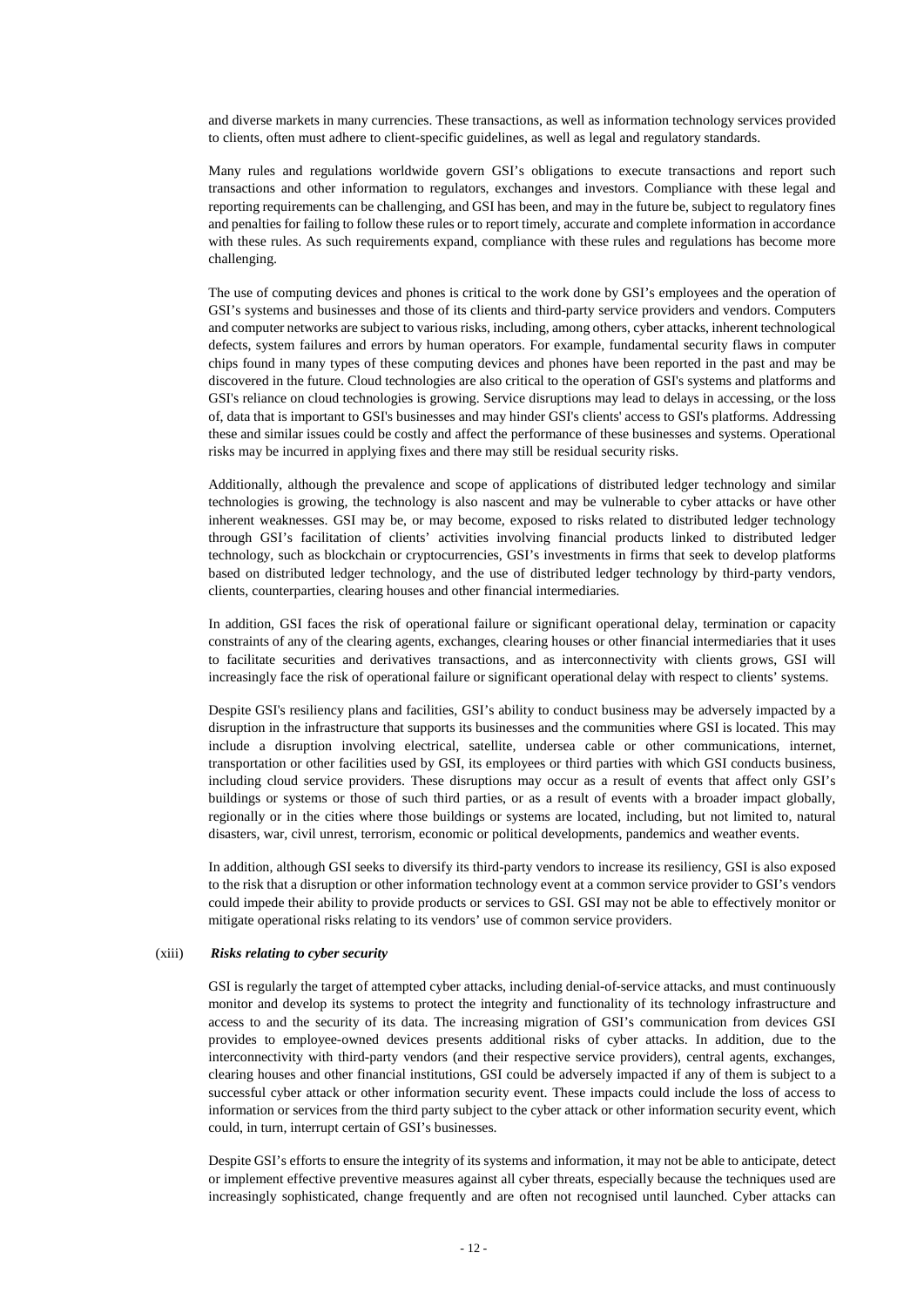originate from a variety of sources, including third parties who are affiliated with or sponsored by foreign governments or are involved with organised crime or terrorist organisations. Third parties may also attempt to place individuals in GSI's office or induce employees, clients or other users of GSI's systems to disclose sensitive information or provide access to GSI's data or that of its clients, and these types of risks may be difficult to detect or prevent.

Although GSI takes protective measures proactively and endeavours to modify them as circumstances warrant, its computer systems, software and networks may be vulnerable to unauthorised access, misuse, computer viruses or other malicious code, cyber attacks on GSI's vendors and other events that could have a security impact. Due to the complexity and interconnectedness of GSI's systems, the process of enhancing protective measures can itself create a risk of systems disruptions and security issues. In addition, protective measures that GSI employs to compartmentalise its data may reduce its visibility into, and adversely affect its ability to respond to, cyber threats and issues within its systems.

If one or more of such events occur, this potentially could jeopardise GSI or its clients' or counterparties' confidential and other information processed, stored in or transmitted through GSI's computer systems and networks, or otherwise cause interruptions or malfunctions in GSI's, operations or those of its clients', its counterparties' or third parties', which could impact their ability to transact with GSI or otherwise result in legal or regulatory action, significant losses or reputational damage.

In addition, such an event could persist for an extended period of time before being detected, and, following detection, it could take considerable time for GSI to obtain full and reliable information about the extent, amount and type of information compromised. During the course of an investigation, GSI may not know the full impact of the event and how to remediate it, and actions, decisions and mistakes that are taken or made may further increase the negative effects of the event on GSI's business, results of operations and reputation.

GSI has expended, and expects to continue to expend, significant resources on an ongoing basis to modify its protective measures and to investigate and remediate vulnerabilities or other exposures, but these measures may be ineffective and GSI may be subject to legal or regulatory action, as well as financial losses that are either not insured against or not fully covered through any insurance it maintains. GSI's confidential information may also be at risk from the compromise of clients' personal electronic devices or as a result of a data security breach at an unrelated company. Losses due to unauthorised account activity could harm GSI's reputation and may have adverse effects on its business, financial condition and results of operations.

The increased use of mobile and cloud technologies can heighten these and other operational risks. Certain aspects of the security of such technologies are unpredictable or beyond GSI's control, and the failure by mobile technology and cloud service providers to adequately safeguard their systems and prevent cyber attacks could disrupt GSI's operations and result in misappropriation, corruption or loss of confidential and other information. In addition, there is a risk that encryption and other protective measures, despite their sophistication, may be defeated, particularly to the extent that new computing technologies vastly increase the speed and computing power available.

GSI routinely transmits and receives personal, confidential and proprietary information by email and other electronic means. GSI has discussed and worked with clients, vendors, service providers, counterparties and other third parties to develop secure transmission capabilities and protect against cyber attacks, but does not have, and may be unable to put in place, secure capabilities with all of its clients, vendors, service providers, counterparties and other third parties and it may not be able to ensure that these third parties have appropriate controls in place to protect the confidentiality of the information. An interception, misuse or mishandling of personal, confidential or proprietary information being sent to or received from a client, vendor, service provider, counterparty or other third party could result in legal liability, regulatory action and reputational harm.

#### (xiv) *Risks relating to risk management*

GSI seeks to monitor and control its risk exposure through a risk and control framework encompassing a variety of separate, but complementary financial, credit, operational, compliance and legal reporting systems, internal controls, management review processes and other mechanisms. GSI's risk management process seeks to balance its ability to profit from market-making positions and underwriting activities with its exposure to potential losses. Whilst GSI employs a broad and diversified set of risk monitoring and risk mitigation techniques, those techniques and the judgements that accompany their application cannot anticipate every economic and financial outcome or the specifics and timing of such outcomes. Thus, in the course of its activities, GSI has incurred and may in the future incur losses. Market conditions in recent years have involved unprecedented dislocations and highlight the limitations inherent in using historical data to manage risk.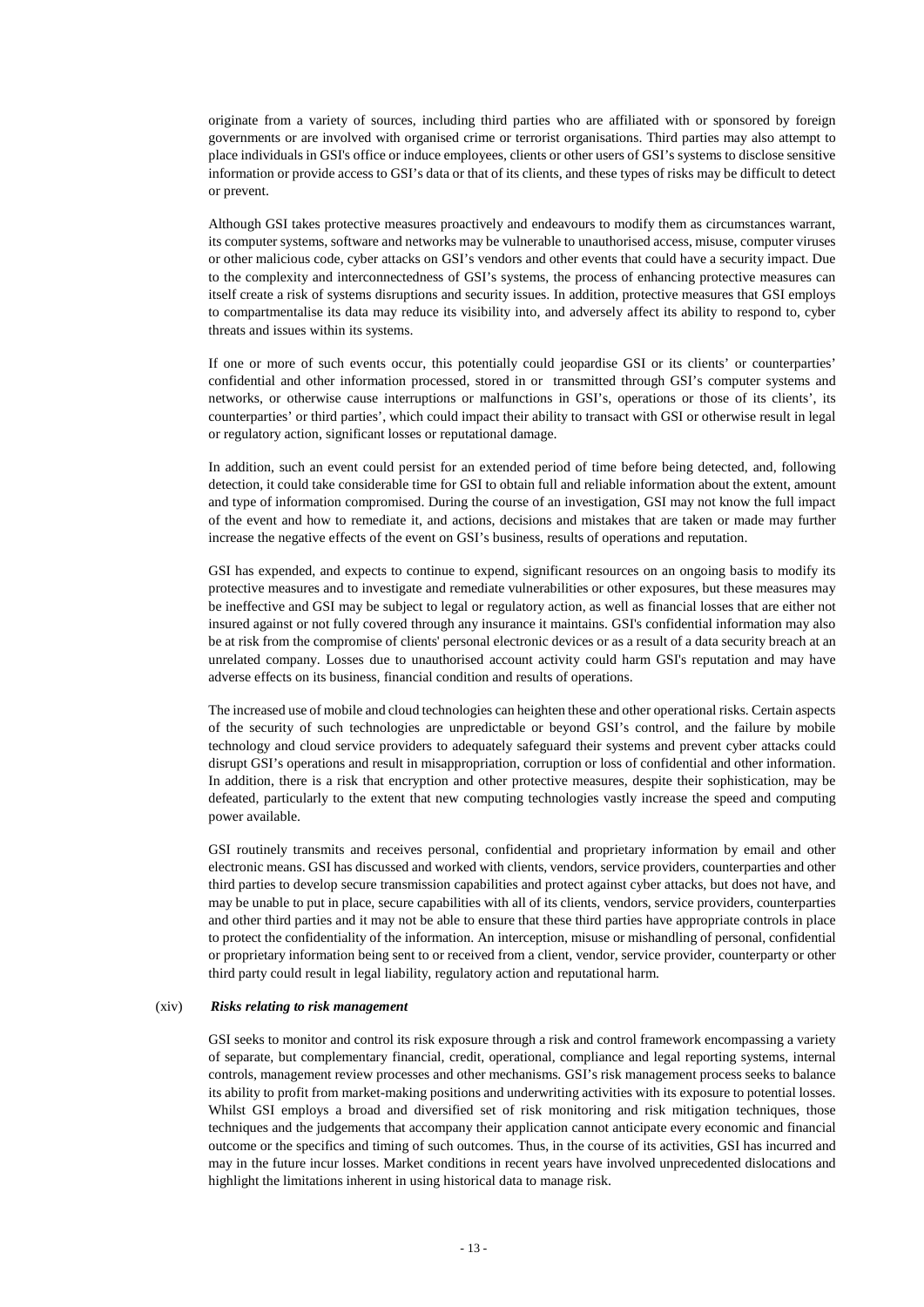The models that GSI uses to assess and control its risk exposures reflect assumptions about the degrees of correlation or lack thereof among prices of various asset classes or other market indicators. In times of market stress or other unforeseen circumstances, previously uncorrelated indicators may become correlated, or conversely previously correlated indicators may move in different directions. These types of market movements have at times limited the effectiveness of GSI's hedging strategies and have caused it to incur significant losses, and they may do so in the future. These changes in correlation have been and may in the future be exacerbated where other market participants are using risk or trading models with assumptions or algorithms that are similar to GSI's. In these and other cases, it may be difficult to reduce GSI's risk positions due to the activity of other market participants or widespread market dislocations, including circumstances where asset values are declining significantly or no market exists for certain assets.

In addition, the use of models in connection with risk management and numerous other critical activities presents risks that such models may be ineffective, either because of poor design, ineffective testing or improper or flawed inputs, as well as unpermitted access to such models resulting in unapproved or malicious changes to the model or its inputs.

To the extent that GSI has positions through its market-making or origination activities or it makes investments directly through its investing activities, including private equity, that do not have an established liquid trading market or are otherwise subject to restrictions on sale or hedging, GSI may not be able to reduce its positions and therefore reduce its risk associated with those positions. In addition, to the extent permitted by applicable law and regulation, GSI invests its own capital in private equity, credit, real estate and hedge funds that it manages and limitations on its ability to withdraw some or all of its investments in these funds, whether for legal, reputational or other reasons, may make it more difficult for GSI to control the risk exposures relating to these investments.

Prudent risk management, as well as regulatory restrictions, may cause GSI to limit its exposure to counterparties, geographic areas or markets, which may limit its business opportunities and increase the cost of funding or hedging activities.

### (xv) *Risks relating to new business initiatives*

GSI faces enhanced risks as new business initiatives lead it to transact with a broader array of clients and counterparties and expose it to new asset classes and new markets. A number of GSI's recent and planned business initiatives and expansions of existing businesses may bring it into contact, directly or indirectly, with individuals and entities that are not within GSI's traditional client and counterparty base and expose it to new asset classes and new markets. For example, GSI continues to transact business and invest in new regions, including a wide range of emerging and growth markets.

New business initiatives expose GSI to new and enhanced risks, including risks associated with dealing with governmental entities, reputational concerns arising from dealing with different types of clients, counterparties and investors, greater regulatory scrutiny of these activities, increased credit-related, market, sovereign and operational risks, risks arising from accidents or acts of terrorism, and reputational concerns with the manner in which certain assets are being operated or held or in which GSI interacts with these counterparties. Legal, regulatory and reputational risks may also exist in connection with activities and transactions involving new products or markets where there is regulatory uncertainty or where there are different or conflicting regulations depending on the regulator or the jurisdiction involved, particularly where transactions in such products may involve multiple jurisdictions.

#### (xvi) *Risks relating to operating in multiple jurisdictions*

In conducting GSI's businesses and maintaining and supporting its global operations, GSI is subject to risks of possible nationalisation, expropriation, price controls, capital controls, exchange controls and other restrictive governmental actions, as well as the outbreak of hostilities or acts of terrorism. For example, sanctions have been imposed by the U.S. and EU on certain individuals and companies in Russia and Venezuela. In many countries, the laws and regulations applicable to the securities and financial services industries and many of the transactions in which GSI is involved are uncertain and evolving, and it may be difficult to determine the exact requirements of local laws in every market. Any determination by local regulators that GSI has not acted in compliance with the application of local laws in a particular market or a failure to develop effective working relationships with local regulators could have a significant and negative effect not only on GSI's businesses in that market but also on its reputation generally. Further, in some jurisdictions a failure, or alleged failure, to comply with laws and regulations have subjected and may in the future subject GSI and its personnel not only to civil actions but also criminal actions. GSI is also subject to the enhanced risk that transactions it structures might not be legally enforceable in all cases.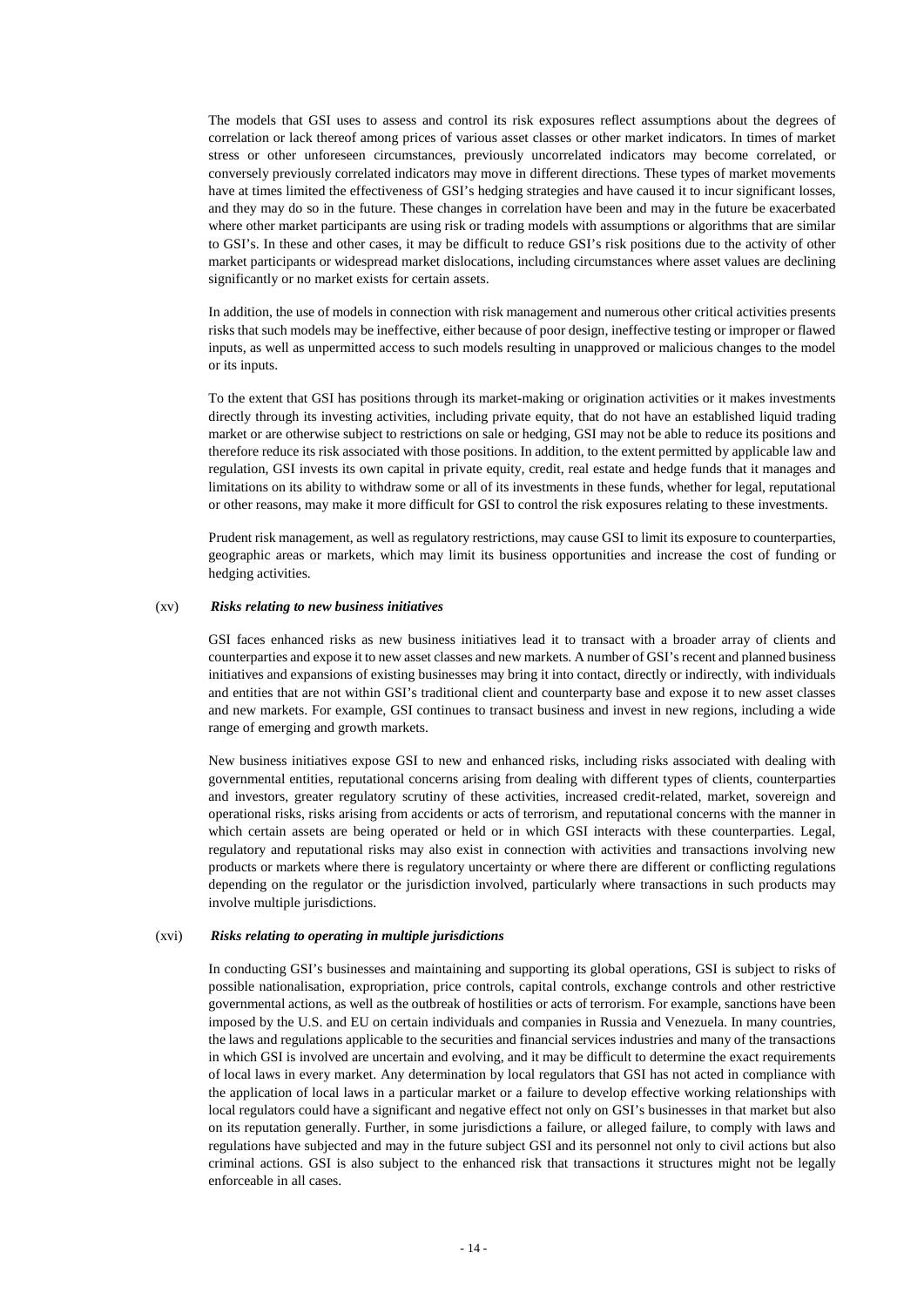While business and other practices throughout the world differ, GSI is subject in its operations worldwide to rules and regulations relating to corrupt and illegal payments, hiring practices and money laundering, as well as laws relating to doing business with certain individuals, groups and countries, such as the U.S. Foreign Corrupt Practices Act, the USA PATRIOT Act of 2001 and the UK Bribery Act. While GSI has invested and continues to invest significant resources in training and in compliance monitoring, the geographical diversity of its operations, employees and clients, as well as the vendors and other third parties that GSI deals with, greatly increases the risk that GSI may be found in violation of such rules or regulations and any such violation could subject it to significant penalties or adversely affect its reputation.

In addition, there have been a number of highly publicised cases around the world, involving actual or alleged fraud or other misconduct by employees in the financial services industry in recent years, and GSI has had, and may in the future have, employee misconduct. This misconduct has included and may also in the future include intentional efforts to ignore or circumvent applicable policies, rules or procedures or misappropriation of funds and the theft of proprietary information, including proprietary software. It is not always possible to deter or prevent employee misconduct and the precautions taken to prevent and detect this activity have not been and may not be effective in all cases.

#### (xvii) *Risks relating to conflicts of interest*

A failure to appropriately identify and address potential conflicts of interest could adversely affect GSI's businesses. Due to the broad scope of The Goldman Sachs Group's businesses and client base, GSI regularly addresses potential conflicts of interest, including situations where services to a particular client or The Goldman Sachs Group's own investments or other interests conflict, or are perceived to conflict, with the interests of that client or another client, as well as situations where one or more of its businesses have access to material nonpublic information that may not be shared with other businesses within The Goldman Sachs Group and situations where it may be a creditor of an entity with which The Goldman Sachs Group also has an advisory or other relationship.

Extensive procedures and controls are in place that are designed to identify and address conflicts of interest, including those designed to prevent the improper sharing of information among businesses. However, appropriately identifying and dealing with conflicts of interest is complex and difficult, and GSI's reputation, which is one of its most important assets, could be damaged and the willingness of clients to enter into transactions with GSI may be affected if it fails, or appears to fail, to identify, disclose and deal appropriately with conflicts of interest. In addition, potential or perceived conflicts could give rise to litigation or regulatory enforcement actions. Additionally, GSG's *One Goldman Sachs* initiative aims to increase collaboration amongst its businesses, which may increase the potential for actual or perceived conflicts of interest and improper information sharing.

#### (xviii) *Risks relating to competition*

To the extent GSI expands into new business areas and new geographic regions, it will face competitors with more experience and more established relationships with clients, regulators and industry participants in the relevant market, which could adversely affect its ability to expand. Governments and regulators have recently adopted regulations, imposed taxes, adopted compensation restrictions or otherwise put forward various proposals that have impacted or may impact GSI's ability to conduct certain of its businesses in a cost-effective manner or at all in certain or all jurisdictions, including proposals relating to restrictions on the type of activities in which financial institutions are permitted to engage. These or other similar rules, many of which do not apply to all GSI's competitors, could impact its ability to compete effectively.

Pricing and other competitive pressures in GSI's businesses have continued to increase, particularly in situations where some competitors may seek to increase market share by reducing prices. For example, in connection with investment banking and other engagements, in response to competitive pressure GSI has experienced, GSI has extended and priced credit at levels that may not always fully compensate it for the risks taken.

The financial services industry is highly interrelated in that a significant volume of transactions occur among a limited number of members of that industry. Many transactions are syndicated to other financial institutions and financial institutions are often counterparties in transactions. This has led to claims by other market participants and regulators that such institutions have colluded in order to manipulate markets or market prices, including allegations that antitrust laws have been violated. While GSI has extensive procedures and controls that are designed to identify and prevent such activities, allegations of such activities, particularly by regulators, can have a negative reputational impact and can subject GSI to large fines and settlements, and potentially significant penalties, including treble damages.

#### (xix) *Risks relating to changes in underliers*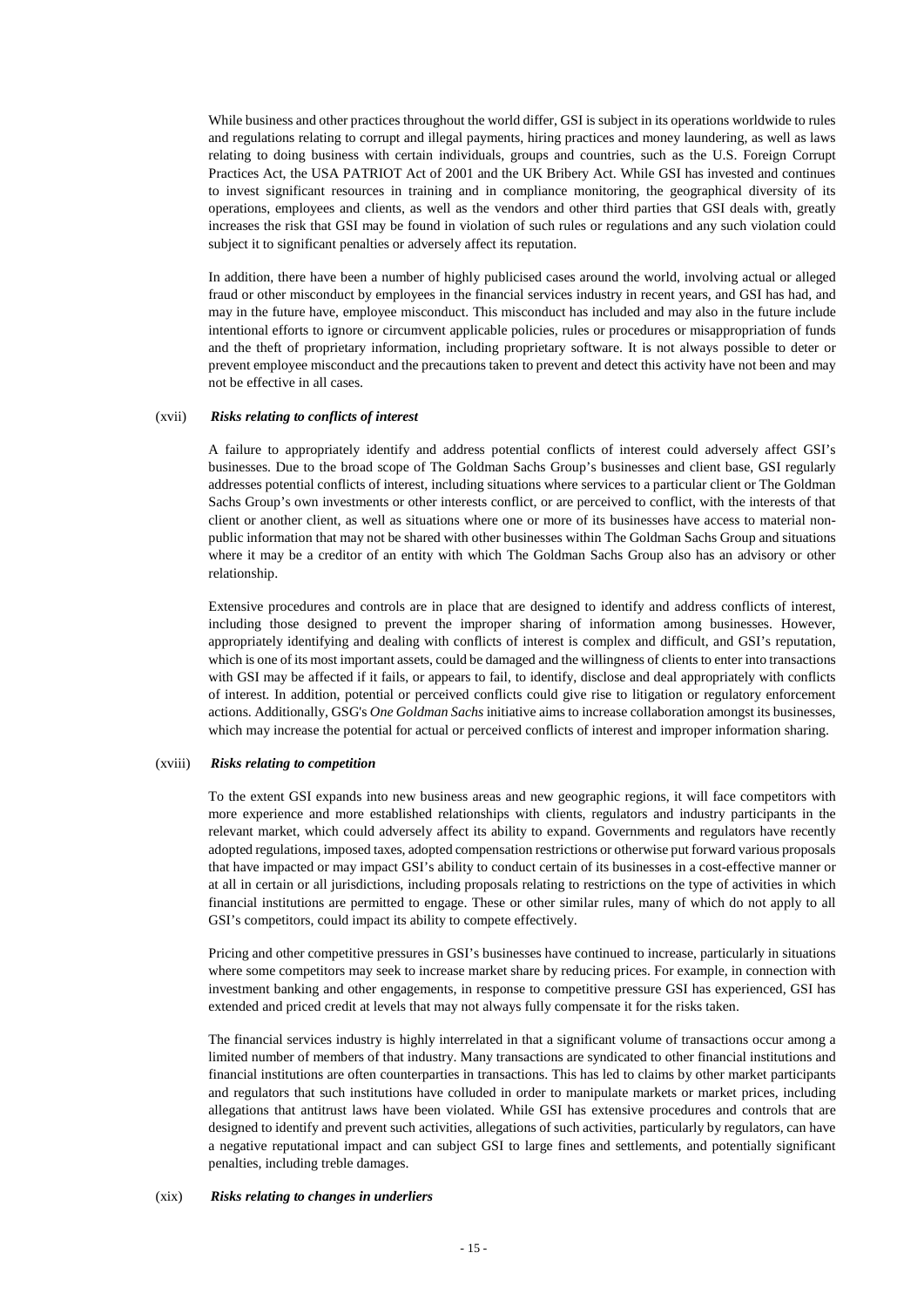Certain of GSI's businesses and its funding may be adversely affected by changes in the reference rates, currencies, indices, baskets, exchange-traded funds ("**ETF**") or other financial metrics (the underlier) to which the products offered by GSI or funding raised by GSI are linked, in particular by changes in or the discontinuance of IBORs.

Many of the products that GSI owns or that it offers, such as structured notes, warrants, swaps or security-based swaps, pay interest or determine the principal amount to be paid at maturity or in the event of default by reference to rates or by reference to another underlier. In the event that the composition of the underlier is significantly changed, by reference to rules governing such underlier or otherwise, the underlier ceases to exist (for example, in the event that LIBOR is discontinued, a country withdraws from the Euro or links its currency to or delinks its currency from another currency or benchmark, or an index or ETF sponsor materially alters the composition of an index or ETF) or the underlier ceases to be recognised as an acceptable market benchmark, GSI may experience pricing volatility, loss of market share in certain products, adverse tax or accounting impacts, compliance, legal and operational costs and risks associated with client disclosures, as well as systems disruption, model disruption and other business continuity issues. In addition, uncertainty relating to IBORs could result in increased capital requirements for GSI given potential low transaction volumes, a lack of liquidity or limited observability for exposures linked to IBORs or any emerging successor rates and operational incidents associated with changes in and the discontinuance of IBORs.

There is uncertainty as to how the financial services industry will address the discontinuance of designated rates in contracts and financial instruments or such designated rates ceasing to be acceptable reference rates. This uncertainty could ultimately result in client disputes and litigation surrounding the proper interpretation of GSI's IBOR-based contracts and financial instruments.

Further, the discontinuation of an IBOR, changes in an IBOR or changes in market acceptance of any IBOR as a reference rate may also adversely affect the yield on loans or securities held by GSI, amounts paid on securities GSI has issued, amounts received and paid on derivative instruments GSI has entered into, the value of such loans, securities or derivative instruments, the trading market for securities, the terms of new loans being made using different or modified reference rates, GSI's ability to effectively use derivative instruments to manage risk, or the availability or cost of GSI's floating-rate funding and its exposure to fluctuations in interest rates.

#### (xx) *Risks relating to personnel*

GSI's businesses may be adversely affected if it is unable to hire and retain qualified employees. GSI's performance is largely dependent on the talents and efforts of highly skilled people; therefore, GSI's continued ability to compete effectively in its businesses, to manage its businesses effectively and to expand into new businesses and geographic areas depends on its ability to attract new talented and diverse employees and to retain and motivate existing employees. Factors that affect GSI's ability to attract and retain such employees include the level and composition of compensation and benefits, and a reputation as a successful business with a culture of fairly hiring, training and promoting qualified employees. As a significant portion of the compensation that GSI pays to its employees is paid in the form of year-end discretionary compensation, a significant portion of which is in the form of deferred equity-related awards, declines in The Goldman Sachs Group's profitability, or in the outlook for its future profitability, as well as regulatory limitations on compensation levels and terms, can negatively impact GSI's ability to hire and retain highly qualified employees.

Competition from within the financial services industry and from businesses outside the financial services industry, including the technology industry, for qualified employees has often been intense. GSI has experienced increased competition in hiring and retaining employees to address the demands of new regulatory requirements and GSI's technology initiatives. This is also the case in emerging and growth markets, where GSI is often competing for qualified employees with entities that have a significantly greater presence or more extensive experience in the region.

Changes in law or regulation in jurisdictions in which GSI's operations are located that affect taxes on GSI's employees' income, or the amount or composition of compensation, may also adversely affect GSI's ability to hire and retain qualified employees in those jurisdictions.

GSI's compensation practices are subject to review by, and the standards of, the Prudential Regulation Authority (the "**PRA**") and the Financial Conduct Authority (the "**FCA**"). As a large financial institution, GSI is subject to limitations on compensation practices (which may or may not affect competitors) by the PRA and the FCA and other regulators worldwide. These limitations, including any imposed by or as a result of future legislation or regulation, may require GSI to alter compensation practices in ways that could adversely affect its ability to attract and retain talented employees.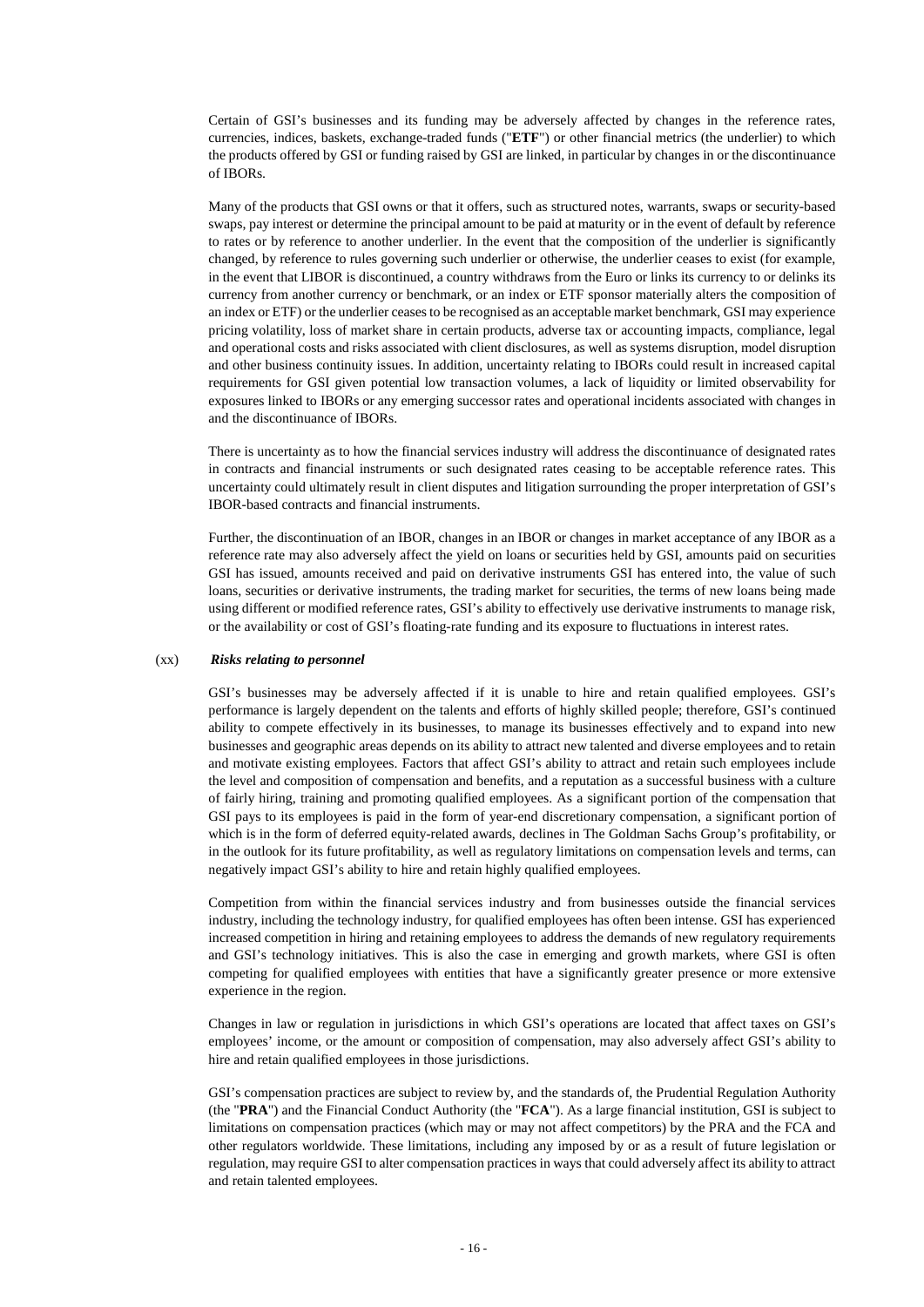### (xxi) *Risks relating to negative publicity*

The financial services industry generally and GSI's businesses in particular have been subject to negative publicity. GSI's reputation and businesses may be adversely affected by negative publicity or information regarding its business and personnel, whether or not accurate or true, that may be posted on social media or other internet forums or published by news organisations. The speed and pervasiveness with which information can be disseminated through these channels, in particular social media, may magnify risks relating to negative publicity.

### (xxii) *Risks relating to legal liability*

Substantial civil or criminal liability or significant regulatory action against GSI could have material adverse financial effects or cause significant reputational harm, which in turn could seriously harm business prospects. GSI faces significant legal risks in its businesses, and the volume of claims and amount of damages and penalties claimed in litigation and regulatory proceedings against financial institutions remain high. GSI is, from time to time, subject to a number of other investigations and reviews by, and in some cases has received requests for documents and information from, various governmental and regulatory bodies and self-regulatory organisations relating to various aspects of GSI's businesses and operations. From experience, legal claims by clients increase in a market downturn and employment-related claims increase following periods of headcount reduction. Additionally, governmental entities have been and are plaintiffs in certain of the legal proceedings in which GSI is involved, and it may face future civil or criminal actions or claims by the same or other governmental entities, as well as follow-on civil litigation that is often commenced after regulatory settlements.

Significant settlements by several large financial institutions with governmental entities have been publicly announced. The trend of large settlements with governmental entities may adversely affect the outcomes for other financial institutions in similar actions, especially where governmental officials have announced that the large settlements will be used as the basis or a template for other settlements. The uncertain regulatory enforcement environment makes it difficult to estimate probable losses, which can lead to substantial disparities between legal reserves and subsequent actual settlements or penalties.

GSI is subject to laws and regulations worldwide, including the U.S. Foreign Corrupt Practices Act and the UK Bribery Act, relating to corrupt and illegal payments to, and hiring practices with regard to, government officials and others. Violations of these or similar laws and regulations could result in significant monetary penalties, severe restrictions on GSI's activities and damage to its reputation.

Resolution of a criminal matter involving GSI or its employees could lead to increased exposure to civil litigation, could adversely affect GSI's reputation, could result in penalties or limitations on GSI's ability to conduct its activities generally or in certain circumstances and could have other negative effects.

## (xxiii) *Risks relating to unforeseen or catastrophic events*

The occurrence of unforeseen or catastrophic events, including the emergence of a pandemic, such as coronavirus, or other widespread health emergency (or concerns over the possibility of such an emergency), terrorist attacks, extreme terrestrial or solar weather events or other natural disasters, could create economic and financial disruptions, and could lead to operational difficulties (including travel limitations) that could impair GSI's ability to manage its businesses and result in losses.

### (xxiv) *Risks relating to climate change*

Climate change concerns could disrupt GSI's business, affect client activity levels and creditworthiness and damage GSI's reputation. Climate change may cause extreme weather events that disrupt operations at one or more of GSI's primary locations, which may negatively affect its ability to service and interact with its clients. Climate change may also have a negative impact on the financial condition of its clients, which may decrease revenues from those clients and increase the credit risk associated with loans and other credit exposures to those clients. Additionally, GSI's reputation may be damaged as a result of its involvement, or its clients' involvement, in certain industries or projects associated with climate change."

### 2. **Amendments to the section entitled "Documents Incorporated by Reference"**

The information in the section entitled "Documents Incorporated by Reference" is amended and supplemented by:

(a) deleting sub-section 1 entitled "Goldman Sachs International" on page 147 of the Original Base Prospectus in its entirety and replacing it with the following:

## **"1. Goldman Sachs International**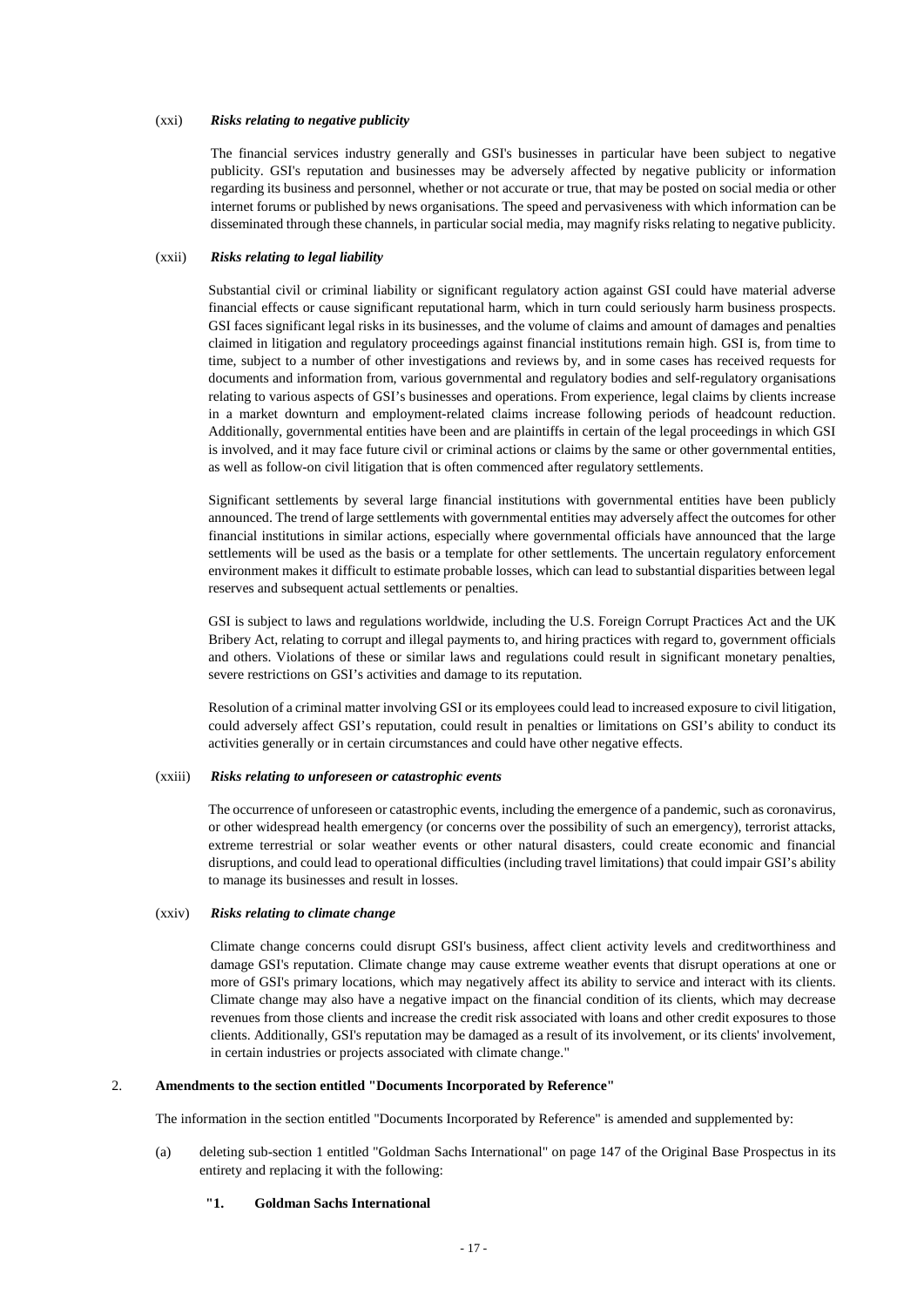GSI files documents and information with the *Commission de Surveillance du Secteur Financier* (the "**CSSF**"). The following documents, which GSI has filed with the CSSF, are hereby incorporated by reference into this Base Prospectus:

- (a) The Annual Report for the period ended 30 November 2019 of GSI ("**GSI's 2019 Annual Report**"), containing, in Part II, the Directors' Report and Audited Financial Statements of GSI for the period ended 30 November 2019 ("**GSI's 2019 Financial Statements**");
- (b) The report on the Regulatory Ratios of Goldman Sachs International for the fiscal quarter ended 31 December 2019 ("**GSI's Regulatory Ratios, 31 December 2019**");
- (c) The Unaudited Quarterly Financial Report of GSI for the period ended 31 August 2019 ("**GSI's 2019 Third Quarter Financial Report**"), containing, in Part II, the Unaudited Financial Statements of GSI for the period ended 31 August 2019 ("**GSI's 2019 Third Quarter Financial Statements**");
- (d) The report on the Regulatory Ratios of Goldman Sachs International for the fiscal quarter ended 31 August 2019 ("**GSI's Regulatory Ratios, 31 August 2019**");
- (e) The Unaudited Quarterly Financial Report of GSI for the period ended 31 May 2019 ("**GSI's 2019 Second Quarter Financial Report**"), containing, in Part II, the Unaudited Financial Statements of GSI for the period ended 31 May 2019 ("**GSI's 2019 Second Quarter Financial Statements**");
- (f) The report on the Regulatory Ratios of Goldman Sachs International for the fiscal quarter ended 31 May 2019 ("**GSI's Regulatory Ratios, 31 May 2019**");
- (g) The Unaudited Quarterly Financial Report of GSI for the period ended 28 February 2019 ("**GSI's 2019 First Quarter Financial Report**"), containing, in Part II, the Unaudited Financial Statements of GSI for the period ended 28 February 2019 ("**GSI's 2019 First Quarter Financial Statements**");
- (h) The report on the Regulatory Ratios of GSI for the fiscal quarter ended 28 February 2019 ("**GSI's Regulatory Ratios, 28 February 2019**");
- (i) The Annual Report for the fiscal year ended 30 November 2018 of GSI ("**GSI's 2018 Annual Report**"), containing, in Part II, the Directors' Report and Audited Financial Statements of GSI for the period ended 30 November 2018 ("**GSI's 2018 Financial Statements**"); and
- (j) The Annual Report for the fiscal year ended 31 December 2017 of GSI ("**GSI's 2017 Annual Report**"), containing, in Part II, the Directors' Report and Audited Financial Statements of GSI for the period ended 31 December 2017 ("**GSI's 2017 Financial Statements**").
- (b) deleting the information that appears in sub-section 1 entitled "Goldman Sachs International" under the sub-heading "Cross-Reference List" on pages 147 to 148 of the Original Base Prospectus and replacing it with the following:

#### "**Cross-Reference List**

| <b>GSI Information in the Financial</b><br><b>Statements</b> | GSI's 2019 Annual Report | <b>GSI's 2018 Annual Report</b> |
|--------------------------------------------------------------|--------------------------|---------------------------------|
| Management Report/ Strategic<br>Report                       | pp. 2-41                 | pp. 2-41                        |
| Report of the Directors                                      | pp. 42-43                | pp. 42-43                       |
| <b>Balance Sheet</b>                                         | p. 51                    | p. 50                           |
| Profit and Loss Account                                      | p. 50                    | p. 49                           |
| <b>Statement of Cash Flows</b>                               | p. 53                    | p. 52                           |
| Notes to the Financial Statements                            | pp. 54-95                | pp. 53-94                       |
| <b>Independent Auditors' Report</b>                          | pp. 44-49                | pp. 44-48                       |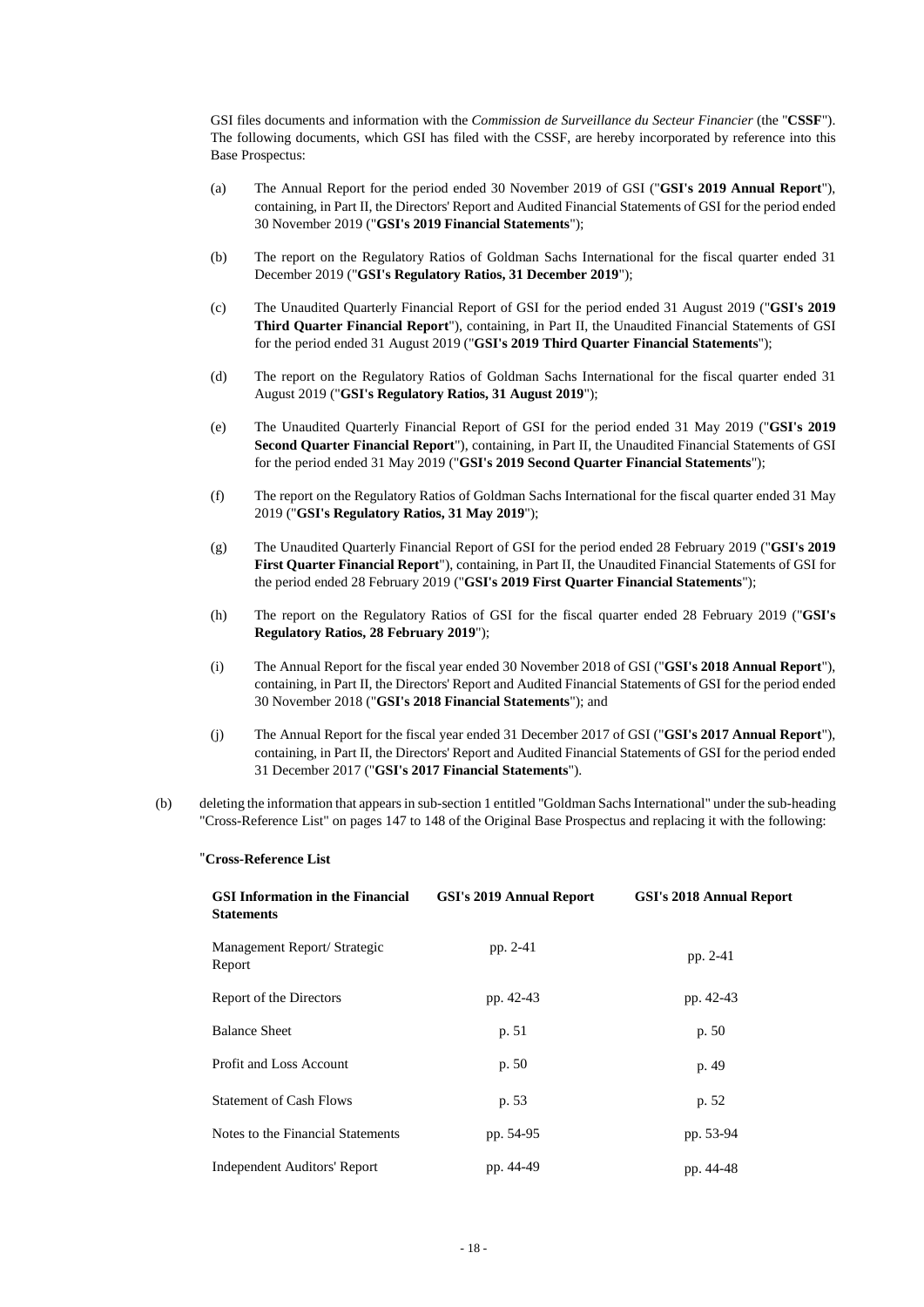Any information included in the documents incorporated by reference that is not included in the cross-reference list is not incorporated by reference and is therefore not relevant to an investor (meaning that it is not necessary information to be included in the Base Prospectus pursuant to Article 6(1) of the Prospectus Regulation and is not otherwise required to be included under the relevant schedules of Commission Regulation (EC) No 809/2004, as amended (the "**Prospectus Regulation**")."

#### 3. **Amendments to the section entitled "General Terms and Conditions of the Instruments"**

The information in the section entitled "General Terms and Conditions of the Instruments" is amended and supplemented by:

(a) deleting the definition of "Reference Price" in General Instrument Condition 2(a) on page 194 of the Original Base Prospectus and replacing it with the following:

""**Reference Price**" means, in respect of any relevant day and if the Underlying Asset specified in the relevant Final Terms is:

- (i) a Share, the Closing Share Price of the Share on such day; or
- (ii) an Index, the Closing Index Level of the Index on such day;
- (iii) an Index-Linked Derivatives Contract, the Final Reference Price of the Index-Linked Derivatives Contract on such day; or
- (iv) a Commodity, the Commodity Reference Price of the Commodity on such day; or
- (v) a Commodity Index, the Closing Level of the Commodity Index on such day; or
- (vi) an FX Rate, the Exchange Rate on such day; or
- (vii) an Inflation Index, the level of the Inflation Index published for the Relevant Reference Month immediately preceding such day; or
- (viii) a Fund, the Fund Reference Price of the Fund on such day;"; and
- (b) deleting the definition of "Underlying Asset" in General Instrument Condition 2(a) on page 199 of the Original Base Prospectus and replacing it with the following:

""**Underlying Asset**" means a Share, an Index, an Index-Linked Derivatives Contract, a Commodity, a Commodity Index, an FX Rate, an Inflation Index, a Fund, as specified in the relevant Final Terms;".

#### 4. **Amendments to the section entitled "General Terms and Conditions of the Notes"**

The information in the section entitled "General Terms and Conditions of the Notes" is amended and supplemented by:

(a) deleting the definition of "Reference Price" in General Note Condition 2(a) on page 271 of the Original Base Prospectus and replacing it with the following:

""**Reference Price**" means, in respect of any relevant day and if the Underlying Asset specified in the relevant Final Terms is:

- (i) a Share, the Closing Share Price of the Share on such day; or
- (ii) an Index, the Closing Index Level of the Index on such day;
- (iii) an Index-Linked Derivatives Contract, the Final Reference Price of the Index-Linked Derivatives Contract on such day; or
- (iv) a Commodity, the Commodity Reference Price of the Commodity on such day; or
- (v) a Commodity Index, the Closing Level of the Commodity Index on such day; or
- (vi) an FX Rate, the Exchange Rate on such day; or
- (vii) an Inflation Index, the level of the Inflation Index published for the Relevant Reference Month immediately preceding such day; or
- (viii) a Fund, the Fund Reference Price of the Fund on such day;"; and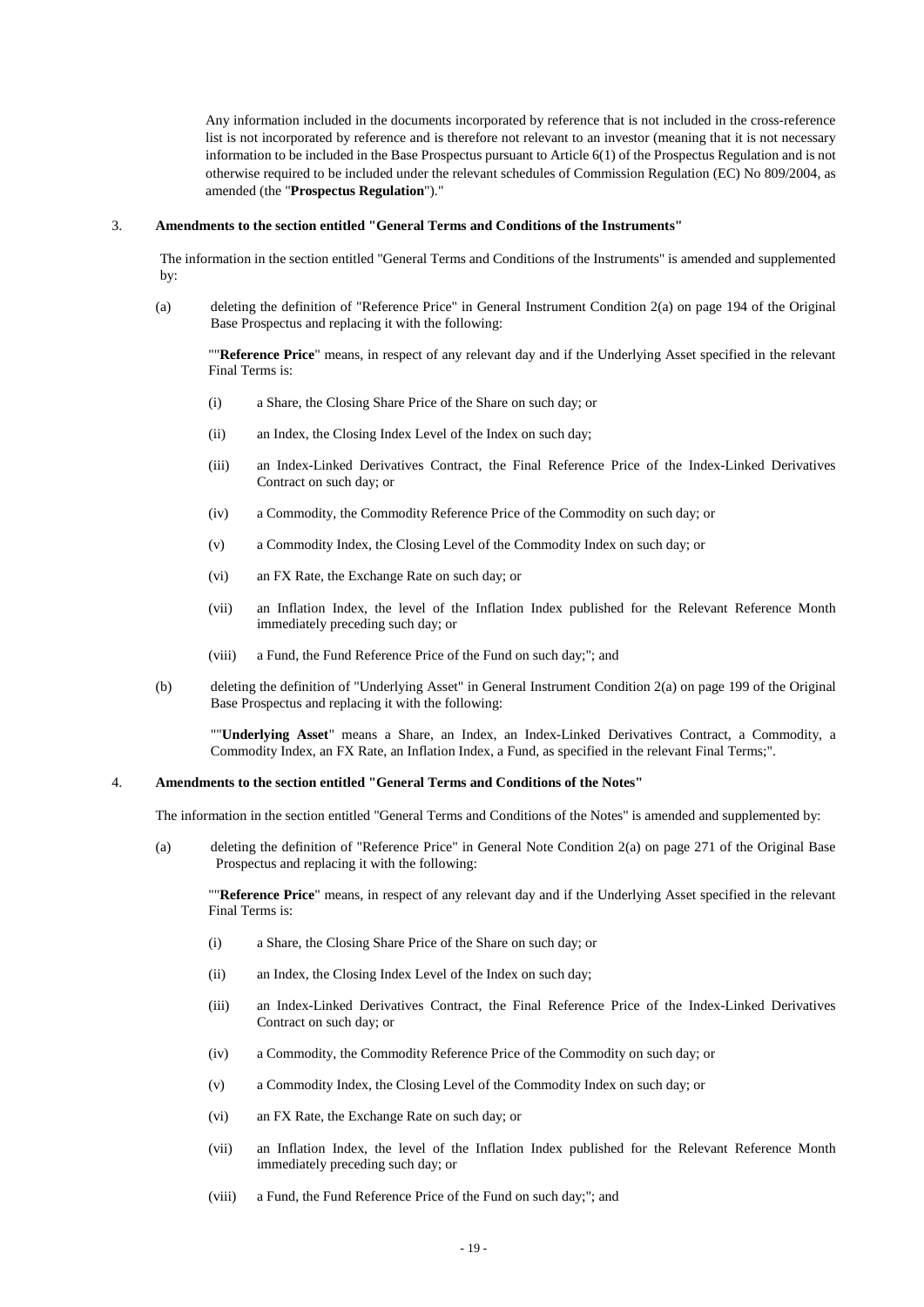(b) deleting the definition of "Underlying Asset" in General Instrument Condition 2(a) on page 275 of the Original Base Prospectus and replacing it with the following:

""**Underlying Asset**" means a Share, an Index, an Index-Linked Derivatives Contract, a Commodity, a Commodity Index, an FX Rate, an Inflation Index, a Fund, as specified in the relevant Final Terms;".

## 5. **Amendments to the section entitled "Coupon Payout Conditions"**

The information in the section entitled "Coupon Payout Conditions" is amended and supplemented by:

- (a) amending Coupon Payout Conditions 1.4 and .1.5 on page 326 of the Original Base Prospectus by replacing each reference to "Coupon Amount" with "coupon amount";
- (b) adding the following paragraph (c) to Coupon Payout Condition 1.3 on page 325 and 326 of the Original Base Prospectus:
	- "(c) This Coupon Payout Condition 1.3(c) applies where "Conditional Coupon" and "Simultaneous Coupon Conditions" are specified to be applicable in the relevant Final Terms and "Deferred Conditional Coupon" is specified to be not applicable in the relevant Final Terms. If this Coupon Payout Condition 1.3(c) applies, Coupon Payout Condition 1.3(a) and the definition of Coupon Amount in Coupon Payout Condition 2(a) shall not apply to Simultaneous Coupon Observation Dates except to the extent specified herein.

Notwithstanding Coupon Payout Condition 1.3(a) and the definition of Coupon Amount in Coupon Payout Condition 2(a), if more than one Coupon Payment Event has occurred on Coupon Observation Dates that fall on the same Valuation Date or Pricing Date ("**Simultaneous Coupon Observation Dates**"), then the Coupon Amount payable in respect of each Security on the Coupon Payment Date corresponding to such Simultaneous Coupon Observation Dates shall be, if the relevant Final Terms specify:

- (i) "Aggregate Coupon Amounts" to be applicable, the sum of the Coupon Amounts that would, but for this Coupon Payout Condition 1.3(c), have been payable in respect of each Simultaneous Coupon Observation Date on which a Coupon Payment Event has occurred under Coupon Payout Condition 1.3(a);
- (ii) "Highest Coupon Amount" to be applicable, the highest of the Coupon Amounts that would, but for this Coupon Payout Condition  $1.3(c)$ , have been payable in respect of each Simultaneous Coupon Observation Date on which a Coupon Payment Event has occurred under Coupon Payout Condition 1.3(a);
- (iii) "Lowest Coupon Amount" to be applicable, the lowest of the Coupon Amounts that would, but for this Coupon Payout Condition  $1.3(c)$ , have been payable in respect of each Simultaneous Coupon Observation Date on which a Coupon Payment Event has occurred under Coupon Payout Condition 1.3(a);
- (iv) "Average Coupon Amount" to be applicable, the arithmetic mean of the Coupon Amounts that would, but for this Coupon Payout Condition 1.3(c), have been payable in respect of each Simultaneous Coupon Observation Date on which a Coupon Payment Event has occurred under Coupon Payout Condition 1.3(a),

provided that, in each case, if a Coupon Payment Event has occurred on only one of the Simultaneous Coupon Observation Dates, then the Coupon Amount payable in respect of each Security on the Coupon Payment Date corresponding to such Simultaneous Coupon Observation Dates shall be equal to the Coupon Amount that would, but for this Coupon Payout Condition 1.3(c), have been payable in respect of such Simultaneous Coupon Observation Date on which a Coupon Payment has occurred under Coupon Payout Condition 1.3(a).

For the avoidance of doubt:

- (A) Coupon Payout Condition 1.3(a) applies instead of this Coupon Payout Condition 1.3(c) in respect of all Coupon Observation Dates other than Simultaneous Coupon Observation Dates;
- (B) if no Coupon Payment Event has occurred in respect of any Simultaneous Coupon Observation Date, then no Coupon Amount shall be payable in respect of each Security on the Coupon Payment Date corresponding to such Simultaneous Coupon Observation Dates; and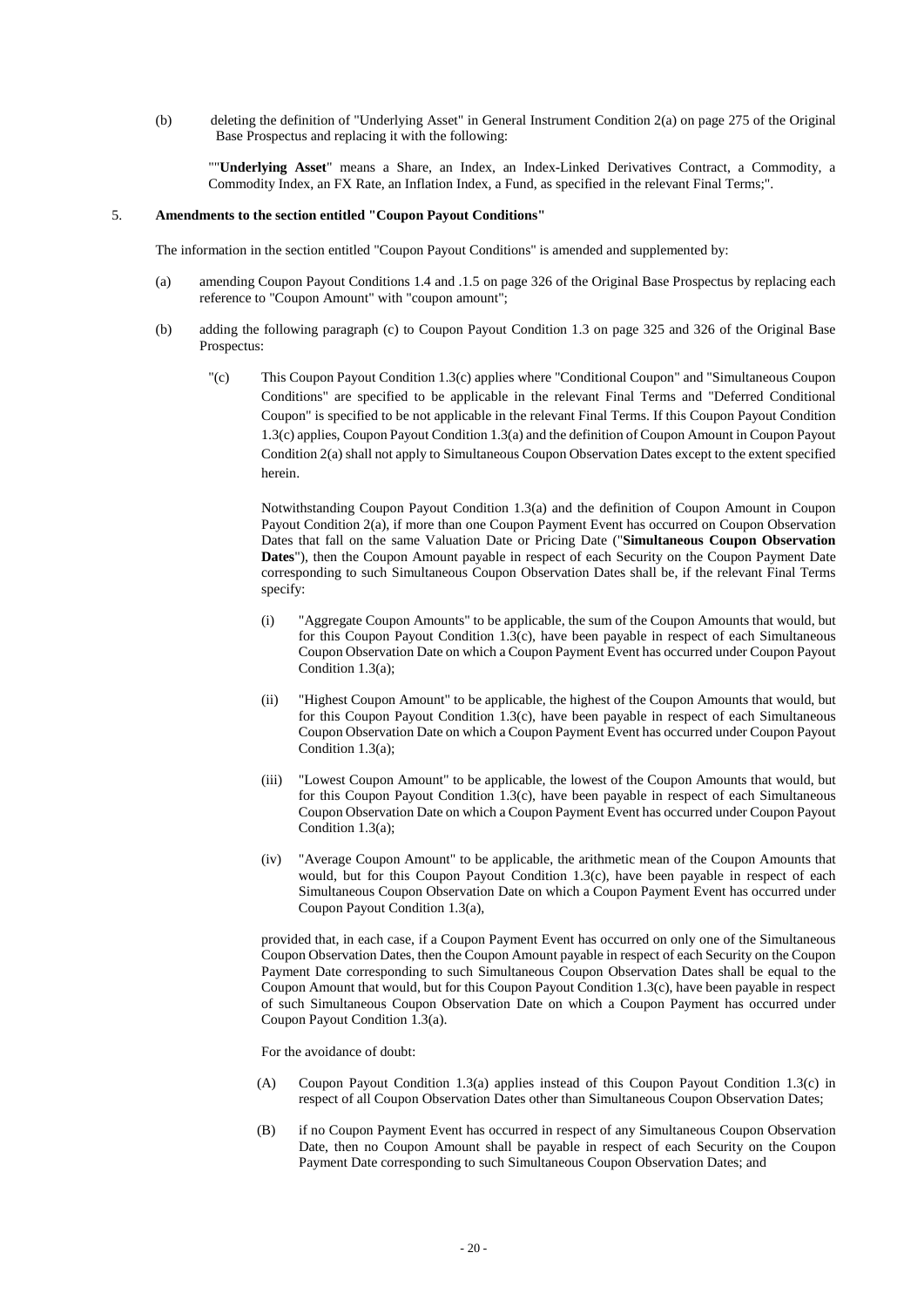- (C) only one Coupon Amount shall be payable in respect of each Security on the Coupon Payment Date corresponding to Simultaneous Coupon Observation Dates on which a Coupon Payment Event has occurred."; and
- (c) deleting the definition of "Coupon Observation Date" in Coupon Payout Condition 2 on page 335 of the Original Base Prospectus and replacing it with the following:

""**Coupon Observation Date**" means, in respect of an Underlying Asset which is:

- (i) a Share, each Valuation Date specified to be a "Coupon Observation Date" in the relevant Final Terms; or
- (ii) an Index, each Valuation Date specified to be a "Coupon Observation Date" in the relevant Final Terms; or
- (iii) a Commodity, each Pricing Date specified to be a "Coupon Observation Date" in the relevant Final Terms; or
- (iv) a Commodity Index, each Valuation Date specified to be a "Coupon Observation Date" in the relevant Final Terms; or
- (v) an FX Rate, each Valuation Date specified to be a "Coupon Observation Date" in the relevant Final Terms; or
- (vi) a Fund, each Valuation Date specified to be a "Coupon Observation Date" in the relevant Final Terms,

provided that if a single Valuation Date or Pricing Date is specified as a "Coupon Observation Date" in more than one row of the Contingent Coupon Table in the relevant Final Terms, then each occurrence of such Valuation Date or Pricing Date in the Contingent Coupon Table shall be deemed to be a separate Coupon Observation Date for the purposes of these Coupon Payout Conditions.".

#### 6. **Amendments to the section entitled "Autocall Payout Conditions"**

The information in the section entitled "Autocall Payout Conditions" is amended and supplemented by:

- (a) deleting Autocall Payout Condition 1 on page 343 of the Original Base Prospectus and replacing it with the following:
	- "1. **Autocall**
	- 1.1. Autocall Event

If "Autocall Payout Conditions" are specified to be applicable in the relevant Final Terms and the Calculation Agent determines that an Autocall Event in respect of any Autocall Observation Date has occurred (i) if such Security is an Instrument, upon the exercise or deemed exercise of such Security by a Holder pursuant to the Conditions, the Issuer shall pay the Autocall Event Amount on the Autocall Payment Date corresponding to such Autocall Observation Date, or (ii) if such Security is a Note, the Issuer shall redeem each Security on the Autocall Payment Date corresponding to such Autocall Observation Date by payment of the Autocall Event Amount.

## 1.2 **Simultaneous Autocall Observation Dates**

Notwithstanding Autocall Payout Condition 1.1, if "Simultaneous Autocall Conditions" is specified to be applicable in the relevant Final Terms and more than one Autocall Event has occurred on Autocall Observation Dates that fall on the same Valuation Date or Pricing Date ("**Simultaneous Autocall Observation Dates**"), then the Autocall Event Amount payable pursuant to Autocall Payout Condition 1.1 in respect of each Security on the Autocall Payment Date corresponding to such Simultaneous Autocall Observation Dates shall be, if the relevant Final Terms specify:

- (i) "Aggregate Autocall Event Amounts" to be applicable, the sum of the Autocall Event Amounts that would, but for this Autocall Payout Condition 1.2, have been payable in respect of each Simultaneous Autocall Observation Date on which an Autocall Event has occurred under Autocall Payout Condition 1.1;
- (ii) "Highest Autocall Event Amount" to be applicable, the highest of the Autocall Event Amounts that would, but for this Autocall Payout Condition 1.2, have been payable in respect of each Simultaneous Autocall Observation Date on which an Autocall Event has occurred under Autocall Payout Condition 1.1;
- (iii) "Lowest Autocall Event Amount" to be applicable, the lowest of the Autocall Event Amounts that would, but for this Autocall Payout Condition 1.2, have been payable in respect of each Simultaneous Autocall Observation Date on which an Autocall Event has occurred under Autocall Payout Condition 1.1;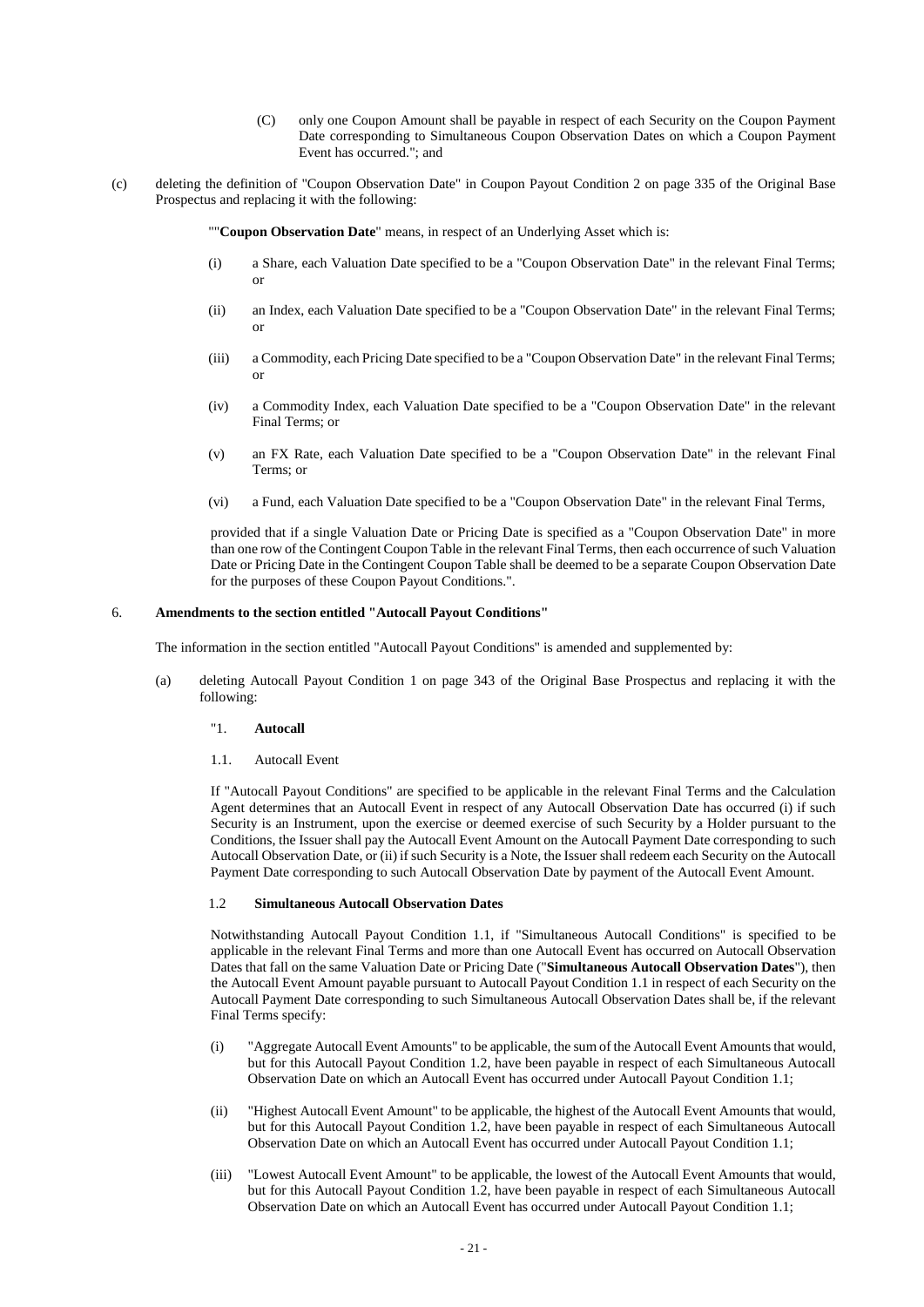(iv) "Average Autocall Event Amount" to be applicable, the arithmetic mean of the Autocall Event Amounts that would, but for this Autocall Payout Condition 1.2, have been payable in respect of each Simultaneous Autocall Observation Date on which an Autocall Event has occurred under Autocall Payout Condition 1.1,

provided that, in each case, if an Autocall Event occurs on only one of the Simultaneous Autocall Observation Dates, then the Autocall Event Amount payable in respect of each Security on the Autocall Payment Date corresponding to such Simultaneous Autocall Observation Dates shall be equal to the Autocall Event Amount that would, but for this Autocall Payout Condition 1.2, have been payable in respect of such Simultaneous Autocall Observation Date on which an Autocall Event has occurred under Autocall Payout Condition 1.1.

For the avoidance of doubt:

- (A) this Autocall Payout Condition 1.2 does not apply in respect of Autocall Observation Dates that are not Simultaneous Autocall Observation Dates;
- (B) only one Autocall Event Amount shall be payable in respect of each Security on the Autocall Payment Date corresponding to Simultaneous Autocall Observation Dates on which an Autocall Event has occurred."; and
- (b) deleting the definition of "Autocall Observation Date" in Autocall Payout Condition 2 on pages 345 to 346 of the Original Base Prospectus and replacing it with the following:

#### ""**Autocall Observation Date**" means:

- (i) if the relevant Final Terms specify "Autocall Observation Period" as applicable, any Observation Date (closing valuation) during the Autocall Observation Period; or
- (ii) if the relevant Final Terms specify "Autocall Observation Period" as not applicable, in respect of an Underlying Asset which is:
	- (A) a Share, each Valuation Date or Averaging Date specified to be an "Autocall Observation Date" in the relevant Final Terms; or
	- (B) an Index, each Valuation Date or Averaging Date specified to be an "Autocall Observation Date" in the relevant Final Terms; or
	- (C) a Commodity, each Pricing Date specified to be an "Autocall Observation Date" in the relevant Final Terms; or
	- (D) a Commodity Index, each Valuation Date or Averaging Date specified to be an "Autocall Observation Date" in the relevant Final Terms; or
	- (E) an FX Rate, each Valuation Date specified to be an "Autocall Observation Date" in the relevant Final Terms; or
	- (F) a Fund, each Valuation Date specified to be an "Autocall Observation Date" in the relevant Find Terms,

provided that if a single Valuation Date or Pricing Date is specified as an "Autocall Observation Date" in more than one row of the Autocall Table in the relevant Final Terms, then each occurrence of such Valuation Date or Pricing Date in the Autocall Table shall be deemed to be a separate Autocall Observation Date for the purposes of these Autocall Payout Conditions."

## 7. **Amendments to the section entitled "Payout Conditions"**

The information in the section entitled "Payout Conditions" is amended and supplemented by:

(a) deleting the proviso to Payout Condition 1.1(a) on pages 349 and 350 of the Original Base Prospectus and replacing it with the following:

"provided that if the relevant Final Terms specify (A) a Cap, the amount calculated in accordance with the applicable formula specified in this Payout Condition 1.1(a) shall not exceed the Cap, and/or (B) a Floor, the amount calculated in accordance with the applicable formula specified in this Payout Condition 1.1(a) shall not be less than the Floor; or";

(b) deleting the proviso to Payout Condition 1.2(a) on page 350 of the Original Base Prospectus and replacing it with the following: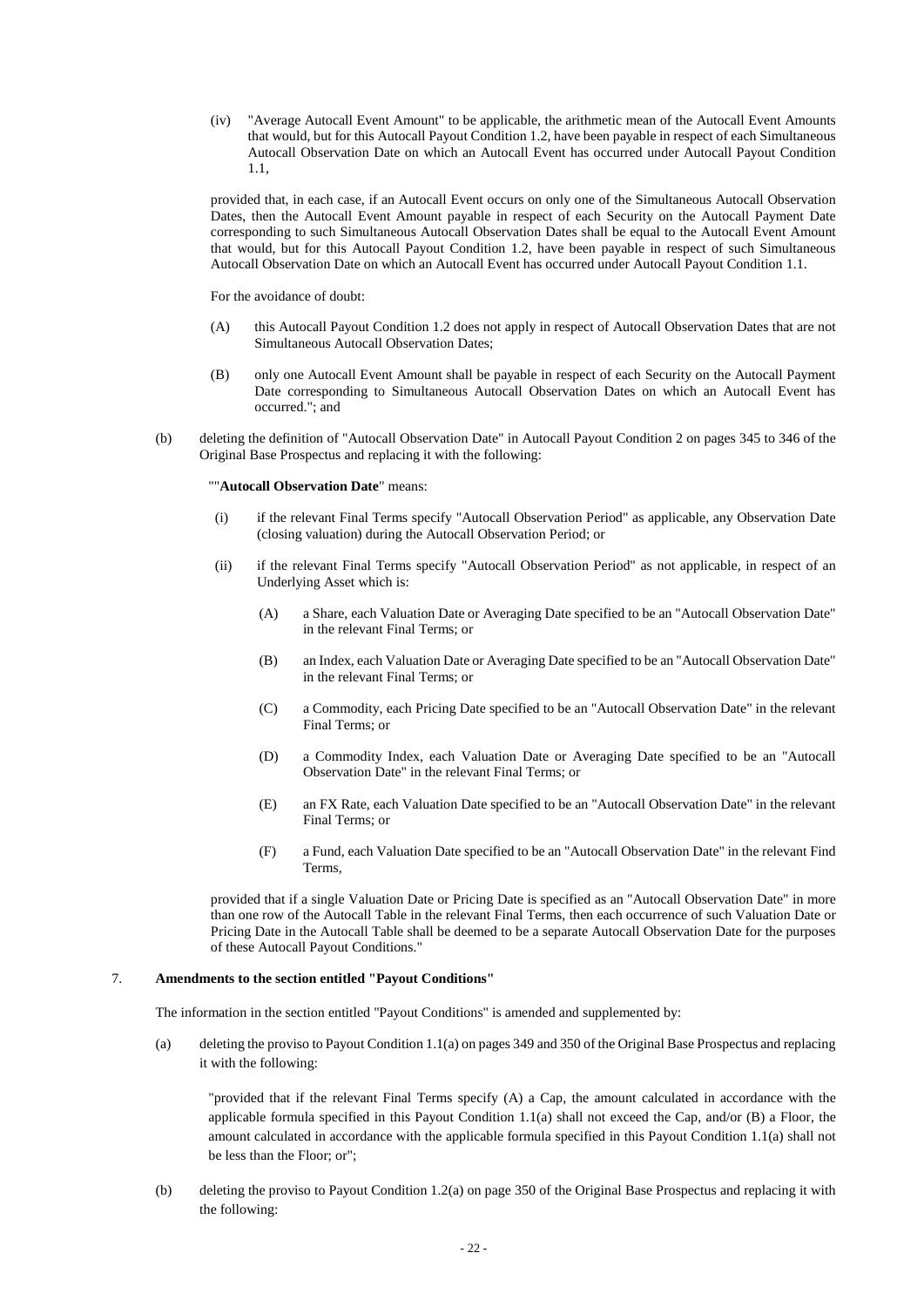"provided that if the relevant Final Terms specify (1) a Trigger Cap, the amount calculated in accordance with the applicable formula specified in this Payout Condition 1.2(a) (if applicable) shall not exceed the Trigger Cap, and/or (2) a Trigger Floor, the amount calculated in accordance with the applicable formula specified in this Payout Condition 1.2(a) (if applicable) shall not be less than the Trigger Floor; or";

(c) deleting the proviso to Payout Condition 1.2(b) on page 351 of the Original Base Prospectus and replacing it with the following:

"provided that if the relevant Final Terms specify (1) a Cap, the amount calculated in accordance with the applicable formula specified in this Payout Condition 1.2(b) shall not exceed the Cap, and/or (2) a Floor, the amount calculated in accordance with the applicable formula specified in this Payout Condition 1.2(b) shall not be less than the Floor; or";

(d) deleting the proviso to Payout Condition 1.2(c) on page 352 of the Original Base Prospectus and replacing it with the following:

"provided that if the relevant Final Terms specify (a) a Downside Cap, the amount calculated in accordance with the applicable formula specified in this Payout Condition 1.2(c) shall not exceed the Downside Cap, and/or (b) a Downside Floor, the amount calculated in accordance with the applicable formula specified in this Payout Condition 1.2(c) shall not be less than the Downside Floor.";

(e) deleting the proviso to Payout Condition 1.3(a) on page 353 of the Original Base Prospectus and replacing it with the following:

"provided that if the relevant Final Terms specify (a) a Cap, the amount calculated in accordance with the applicable formula specified in this Payout Condition 1.3(a) shall not exceed the Cap, and/or (b) a Floor, the amount calculated in accordance with the applicable formula specified in this Payout Condition 1.3(a) shall not be less than the Floor; or";

- (f) amending the definition of "Final Closing Price" in Payout Condition 5(a) on page 373 of the Original Base Prospectus by inserting the words ", an Index-Linked Derivatives Contract," immediately following the word "Index, "; and
- (g) amending the definition of "Final Reference Date" in Payout Condition 5(a) on pages 373 and 374 of the Original Base Prospectus by inserting the words "or an Index-Linked Derivatives Contract" immediately following the word "Index".

# 8. **Amendments to the section entitled "Index Linked Conditions"**

The information in the section entitled " Index Linked Conditions" is amended and supplemented by:

(a) deleting the definition of "Latest Reference Date" in Index Linked Condition 8 (*Definitions*) on page 462 of the Original Base Prospectus and replacing it with the following:

## ""**Latest Reference Date**" means:

- (a) in respect of a single Index and an Averaging Reference Date or a Reference Date, such Averaging Reference Date or Reference Date, and in respect of an Index Basket and an Averaging Reference Date or a Reference Date (being, for the purposes of this definition, the "**Relevant Reference Date**"):
	- (i) if, as a result of the Relevant Reference Date not being a Scheduled Trading Day for one or more Indices or as a result of the occurrence of a Disrupted Day for one or more Indices, the Relevant Reference Date for two or more Indices falls on different dates, the date corresponding to the Relevant Reference Date which is the latest to occur, as determined by the Calculation Agent; or
	- (ii) if the Relevant Reference Date for all of the Indices falls on the same date (after adjustment, if any, for non-Scheduled Trading Days or Disrupted Days for such Indices), such same date corresponding to the Relevant Reference Date; or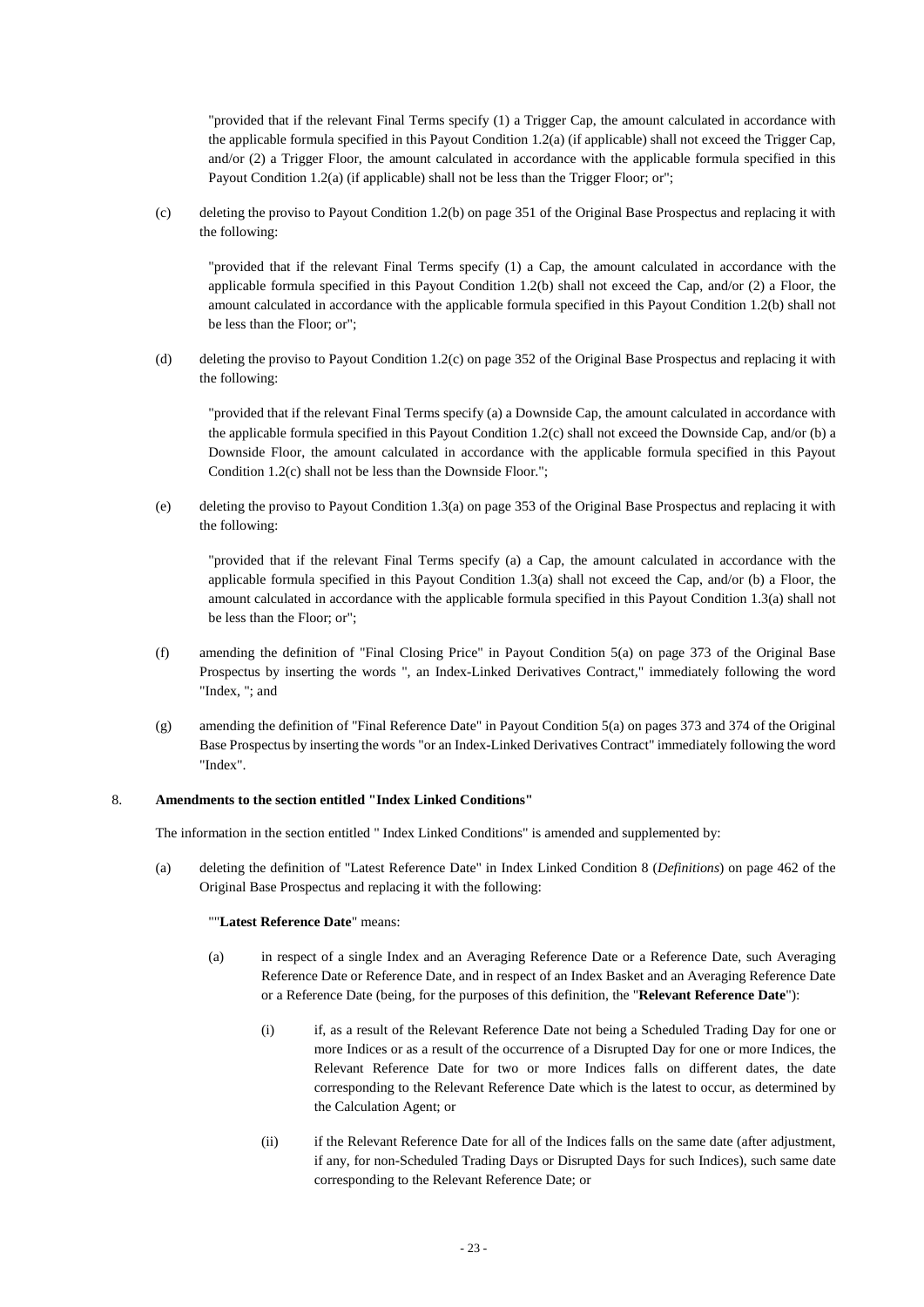- (b) in respect of a single Index-Linked Derivatives Contract and a Reference Date, such Reference Date, and in respect of an Index Basket comprising Index-Linked Derivatives Contracts and a Reference Date, the date corresponding to the Reference Date which is the latest to occur, as determined by the Calculation Agent."; and
- (b) deleting the definition of "Valuation Date" in Index Linked Condition 8 (*Definitions*) on page 468 of the Original Base Prospectus and replacing it with the following:

# ""**Valuation Date**" means:

- (a) in respect of a Unitary Index or a Multi-Exchange Index, each date specified as such in the relevant Final Terms or otherwise determined as provided in the Conditions and/or in the relevant Final Terms, subject to adjustment (as a Reference Date) in accordance with these Index Linked Conditions (and subject as provided in Index Linked Condition 6 if the relevant Final Terms specify "Index-Linked Derivatives Contract Provisions" to be applicable); or
- (b) in respect of a Proprietary Index, each date specified as such in the relevant Final Terms (each a "**Scheduled Valuation Date**"), provided that if such Scheduled Valuation Date is not a Strategy Valuation Day, then the Valuation Date scheduled to fall on such Scheduled Valuation Date shall be the earlier to occur of:
	- (i) the first Strategy Valuation Day following such Scheduled Valuation Date; and
	- (ii) the Strategy Business Day that falls the Specified Number of Strategy Business Days after such Scheduled Valuation Date,

provided further that if, following the adjustments in (i) and (ii) above, such Valuation Date falls on the Strategy Business Day that falls the Specified Number of Strategy Business Days after such Scheduled Valuation Date and such date is not a Strategy Valuation Day, then the Closing Index Level of such Proprietary Index in respect of such Valuation Date shall be determined by the Calculation Agent, acting in good faith and in a commercially reasonable manner; or

(c) in respect of an Index-Linked Derivatives Contract, the final settlement day of such Index-Linked Derivatives Contract (as determined by the Derivatives Exchange according to the rules of the Derivatives Exchange) (the "**Scheduled Valuation Date**"), provided that, only for the purposes of determining the Final Index Level (if applicable), the Scheduled Valuation Date may be subject to adjustment (as a Reference Date) in accordance with Index Linked Condition 1."

## 9. **Amendments to the section entitled "Form of Final Terms (Instruments)"**

The information in the section entitled "Form of Final Terms (Instruments)" on pages 596 to 599 of the Original Base Prospectus is amended and supplemented by:

(a) inserting the following sub-paragraph (xii) to paragraph 29 (*Conditional Coupon (Coupon Payout Condition 1.3*) of the Contractual Terms:

| $"(\vec{x}$ ii) | Simultaneous Coupon Conditions: | [Applicable] [Not Applicable]. ( <i>If Not Applicable, delete</i><br>the remaining sub-paragraph of this paragraph)           |  |  |  |
|-----------------|---------------------------------|-------------------------------------------------------------------------------------------------------------------------------|--|--|--|
|                 |                                 | [Aggregate Coupon Amounts] [Highest Coupon<br>Amount] [Lowest Coupon Amount] [Average Coupon<br>Amount is applicable   "; and |  |  |  |

(b) inserting the following sub-paragraph (ix) to paragraph 34 (*Autocall Payout Conditions*) of the Contractual Terms on page 607 of the Original Base Prospectus:

| " $(ix)$ | Simultaneous Coupon Conditions: | [Applicable] [Not Applicable]. (If Not Applicable, delete |
|----------|---------------------------------|-----------------------------------------------------------|
|          |                                 | the remaining sub-paragraph of this paragraph)            |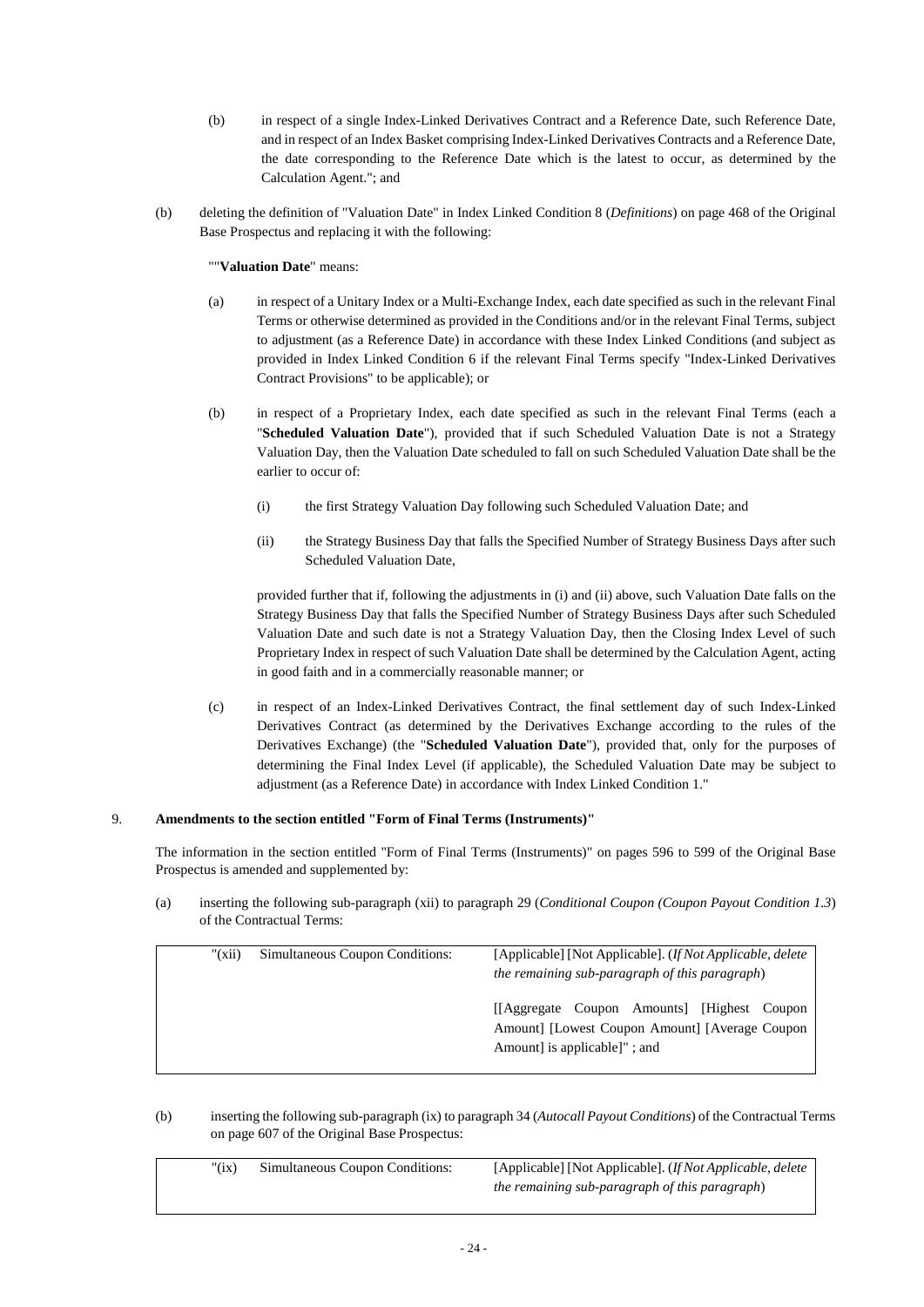# 10. **Amendments to the section entitled "Form of Final Terms (Notes)"**

The information in the section entitled "Form of Final Terms (Notes)" is amended and supplemented by:

(a) the following sub-paragraph (xii) shall be added to paragraph 30 of the Contractual Terms on page 691 of the Original Base Prospectus:

| $"(\overline{x}$ ii) | Simultaneous Coupon Conditions: | [Applicable] [Not Applicable]. <i>(If Not Applicable,</i> |  |
|----------------------|---------------------------------|-----------------------------------------------------------|--|
|                      |                                 | delete the remaining sub-paragraph of this                |  |
|                      |                                 | <i>paragraph</i> )                                        |  |
|                      |                                 |                                                           |  |
|                      |                                 | [[Aggregate Coupon Amounts] [Highest Coupon               |  |
|                      |                                 | Amount [Lowest Coupon Amount] [Average                    |  |
|                      |                                 | Coupon Amount is applicable. <sup>1</sup> "; and          |  |
|                      |                                 |                                                           |  |

(b) the following sub-paragraph (ix) shall be added to paragraph 34 of the Contractual Terms on page 699 of the Original Base Prospectus:

| " $(ix)$ | Simultaneous Autocall Conditions: | [Applicable] [Not Applicable]. <i>(If Not Applicable,</i><br>delete the remaining sub-paragraph of this                                                                            |  |  |
|----------|-----------------------------------|------------------------------------------------------------------------------------------------------------------------------------------------------------------------------------|--|--|
|          |                                   | <i>paragraph</i> )<br>[[Aggregate Autocall Event Amounts] [Highest]<br>Autocall Event Amount] [Lowest Autocall Event<br>Amount] [Average Autocall Event Amount] is<br>applicable]" |  |  |

## 11. **Amendments to the section entitled "Goldman Sachs International"**

The information in the section entitled "Goldman Sachs International" is amended and supplemented by:

(a) deleting the last paragraph of the sub-section entitled "General Information on Goldman Sachs International", on page 803 of the Original Base Prospectus and replacing it with the following:

"The registered office of GSI is Plumtree Court, 25 Shoe Lane, London EC4A 4AU, England, telephone number +44 20 7774 1000."; and

(b) deleting the sub-section entitled "Selected Financial Information", on page 805 of the Original Base Prospectus and replacing it with the following:

> "The selected financial information set out below has been extracted from GSI's 2019 Financial Statements and GSI's 2018 Financial Statements, which have been audited by PricewaterhouseCoopers LLP and on which PricewaterhouseCoopers LLP issued an unqualified audit report.

> GSI's 2019 Financial Statements and GSI's 2018 Financial Statements have been prepared in accordance with FRS 101. The financial information presented below should be read in conjunction with the financial statements included in such documents, the notes thereto and report thereon.

The following table shows selected key historical financial information in relation to GSI: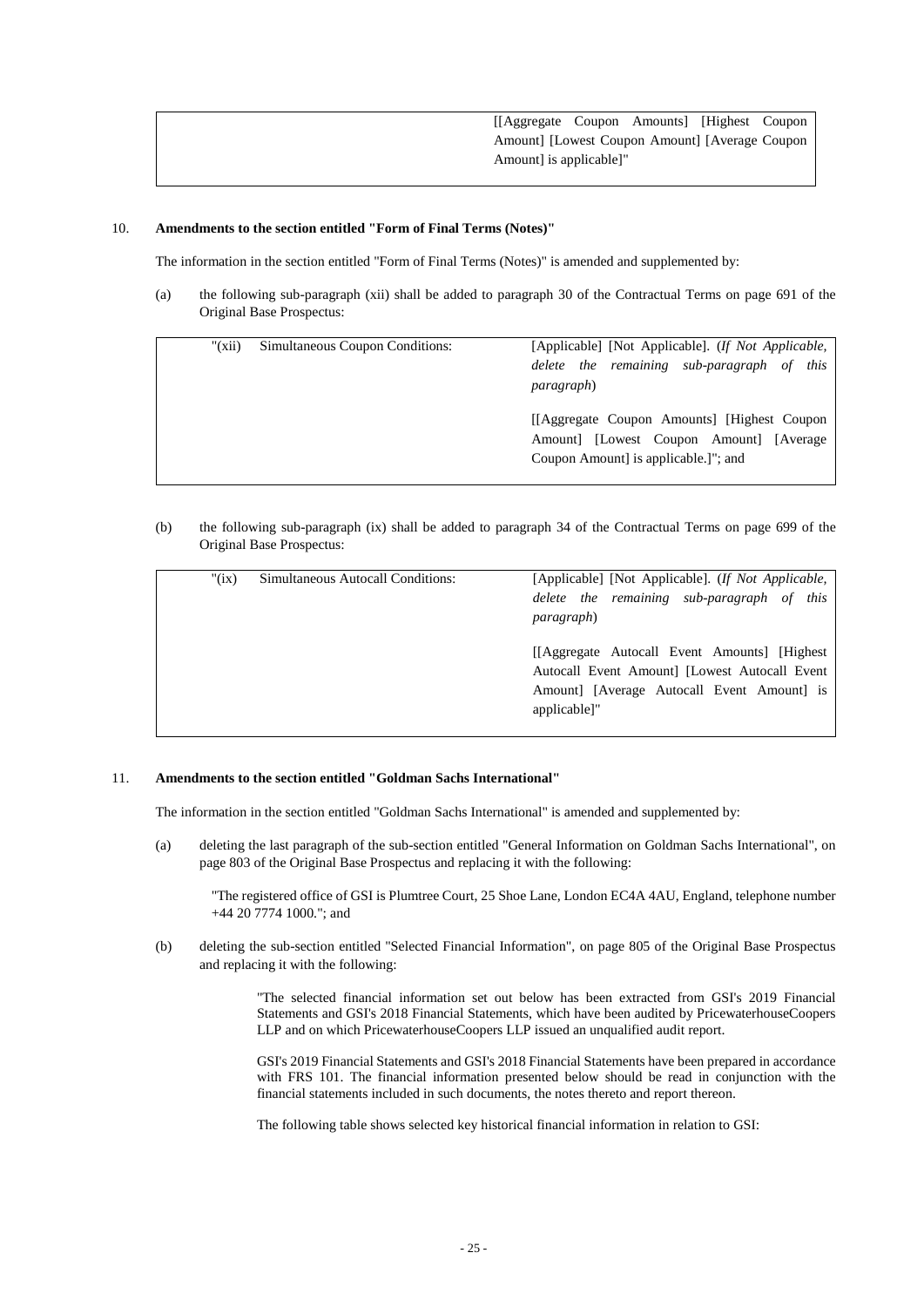#### **As at and for the period ended<sup>3</sup>**

| (in USD millions)                | <b>30 November 2019</b> | 30 November 2018 |
|----------------------------------|-------------------------|------------------|
| <b>Operating Profit</b>          | 2,656                   | 3,259            |
| Profit before taxation           | 2,426                   | 3,030            |
| Profit for the financial period  | 1,802                   | 2,198            |
|                                  | As at                   |                  |
| (in USD millions)                | 30 November 2019        | 30 November 2018 |
| <b>Fixed Assets</b>              | 409                     | 315              |
| <b>Current Assets</b>            | 1,040,845               | 886,652          |
| <b>Total Shareholders' Funds</b> | 34,248                  | 33,917           |

<sup>1</sup> During the period ended 30 November 2018, GSI changed its accounting reference end date from December 31 to November 30 to conform to the period used by GSI for U.S. tax reporting purposes. All references to November 2018 refer to the eleven months period ended, or the date, as the context requires, 30 November 2018."

### 12. **Amendments to the section entitled "General Information"**

The information in the section entitled "General Information" is amended and supplemented by:

(a) deleting paragraph (a) under the sub-section 2 "Financial Statements" on page 903 of the Original Base Prospectus in its entirety and replacing it with the following:

#### **"(a) Goldman Sachs International**

The statutory financial statements of GSI for the periods ended 30 November 2019 and 30 November 2018 have been audited without qualification by PricewaterhouseCoopers LLP, Chartered Accountants and Statutory Auditors, of 7 More London Riverside, London, SE1 2RT in accordance with the laws of England. PricewaterhouseCoopers LLP is a registered member of the Institute of Chartered Accountants in England and Wales."

(b) deleting the no significant change and no material adverse change statements relating to GSI in sub-section 3 "No significant change and no material adverse change" on page 903 of the Original Base Prospectus and replacing it with the following:

"There has been no significant change in the financial or trading position of GSI since 30 November 2019. There has been no material adverse change in the prospects of GSI since 30 November 2019.";

(c) deleting sub-section 4 "Litigation" on page 904 of the Original Base Prospectus and replacing it with the following:

# "**4. Litigation**

Save as disclosed in (i) "Legal Proceedings" of Note 27 to the Financial Statements (pages 185 to 193) of GSG's 2019 Form 10-K, (ii) "Legal Proceedings" of Note 26 to the Financial Statements (pages 77 to 79) of GSI's 2019 Annual Report, there have been no governmental, legal or arbitration proceedings (including any such proceedings which are pending or threatened of which GSI, GSW, GSFCI or GSG is aware) during the 12 months before the date of this Base Prospectus which may have, or have had in the recent past, significant effects on GSI, GSW, GSFCI or GSG's financial position or profitability."; and

(d) deleting sub-section 5 (*Availability of Documents*) on pages 904 to 905 of the Original Base Prospectus and replacing it with the following: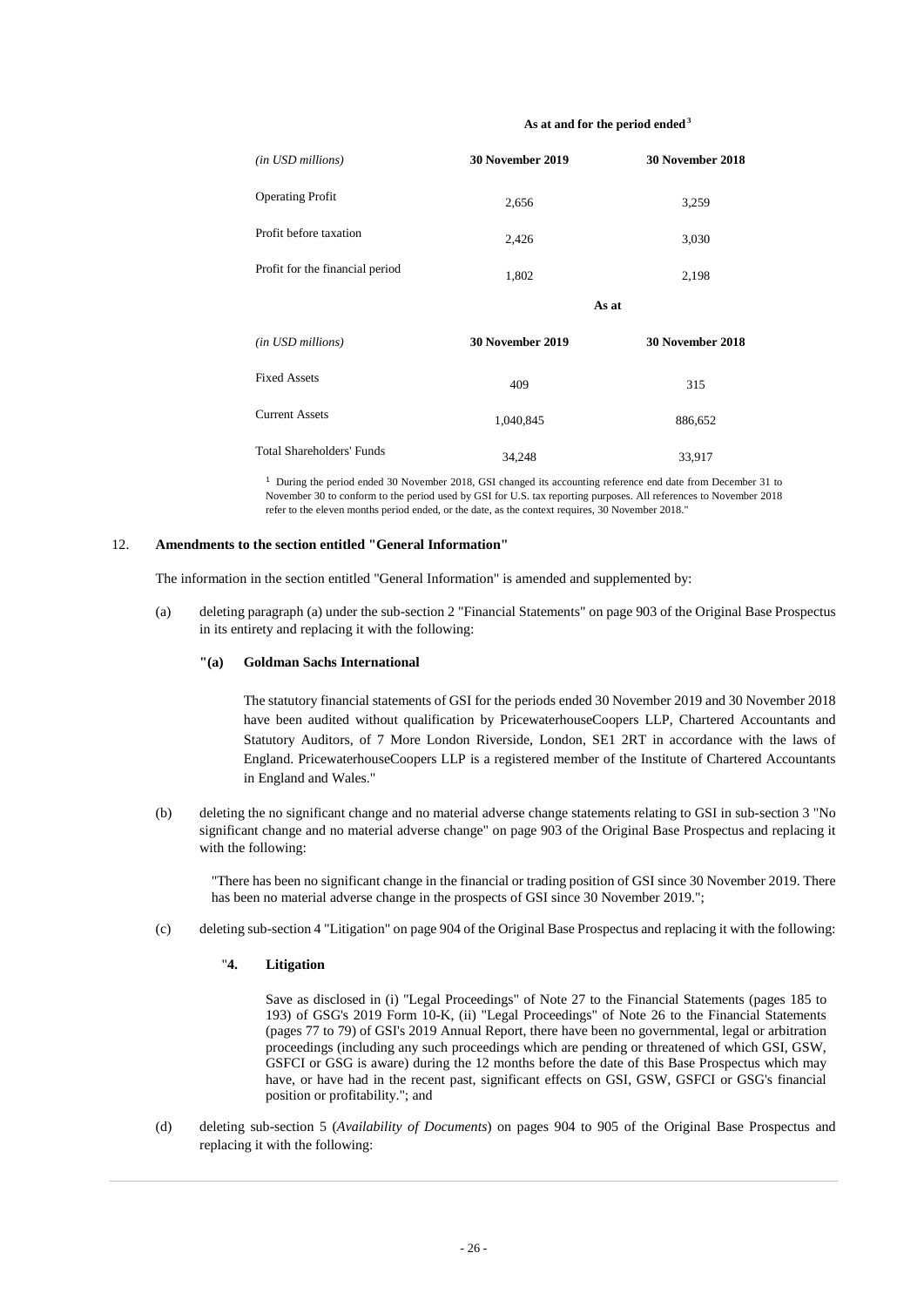# "**5. Availability of Documents**

For so long as any Securities shall be outstanding or may be issued under the Programme, copies of the following documents may be obtained free of charge upon request during normal business hours from the specified office of the Issuers and the office of the Paying Agent in Luxembourg and each of the Paying Agents:

- (i) the constitutional documents of GSI;
- (ii) the constitutional documents of GSW;
- (iii) the constitutional documents of GSFCI;
- (iv) the certificate of incorporation of GSG;
- (v) GSI's 2019 Third Quarter Financial Report;
- (vi) GSI's 2019 Second Quarter Financial Report;
- (vii) GSI's 2019 First Quarter Financial Report;
- (viii) GSI's Regulatory Ratios, 31 December 2019;
- (ix) GSI's Regulatory Ratios, 31 August 2019;
- (x) GSI's Regulatory Ratios, 31 May 2019;
- (xi) GSI's Regulatory Ratios, 28 February 2019;
- (xii) GSI's 2019 Annual Report;
- (xiii) GSI's 2018 Annual Report;
- (xiv) GSI's 2017 Annual Report;
- (xv) GSW's 2019 Interim Financial Statements;
- (xvi) GSW's 2018 Financial Statements;
- (xvii) GSW's 2017 Financial Statements;
- (xviii) GSW's 2019 Financial Statements;
- (xix) GSFCI's 2019 Interim Financial Report;
- (xx) GSFCI's 2018 Financial Statements;
- (xxi) GSFCI's 2017 Financial Statements;
- (xxii) GSG's 15 January 2020 Form 8-K;
- (xxiii) GSG's 15 October 2019 Form 8-K;
- (xxiv) GSG's 16 July 2019 Form 8-K;
- (xxv) GSG's 2019 First Quarter Form 10-Q;
- (xxvi) GSG's 2019 Second Quarter Form 10-Q;
- (xxvii) GSG's 2019 Third Quarter Form 10-Q;
- (xxviii) GSG's 2019 Proxy Statement;
- (xxix) GSG's 2019 Form 10-K;
- (xxx) GSG's 2018 Form 10-K;